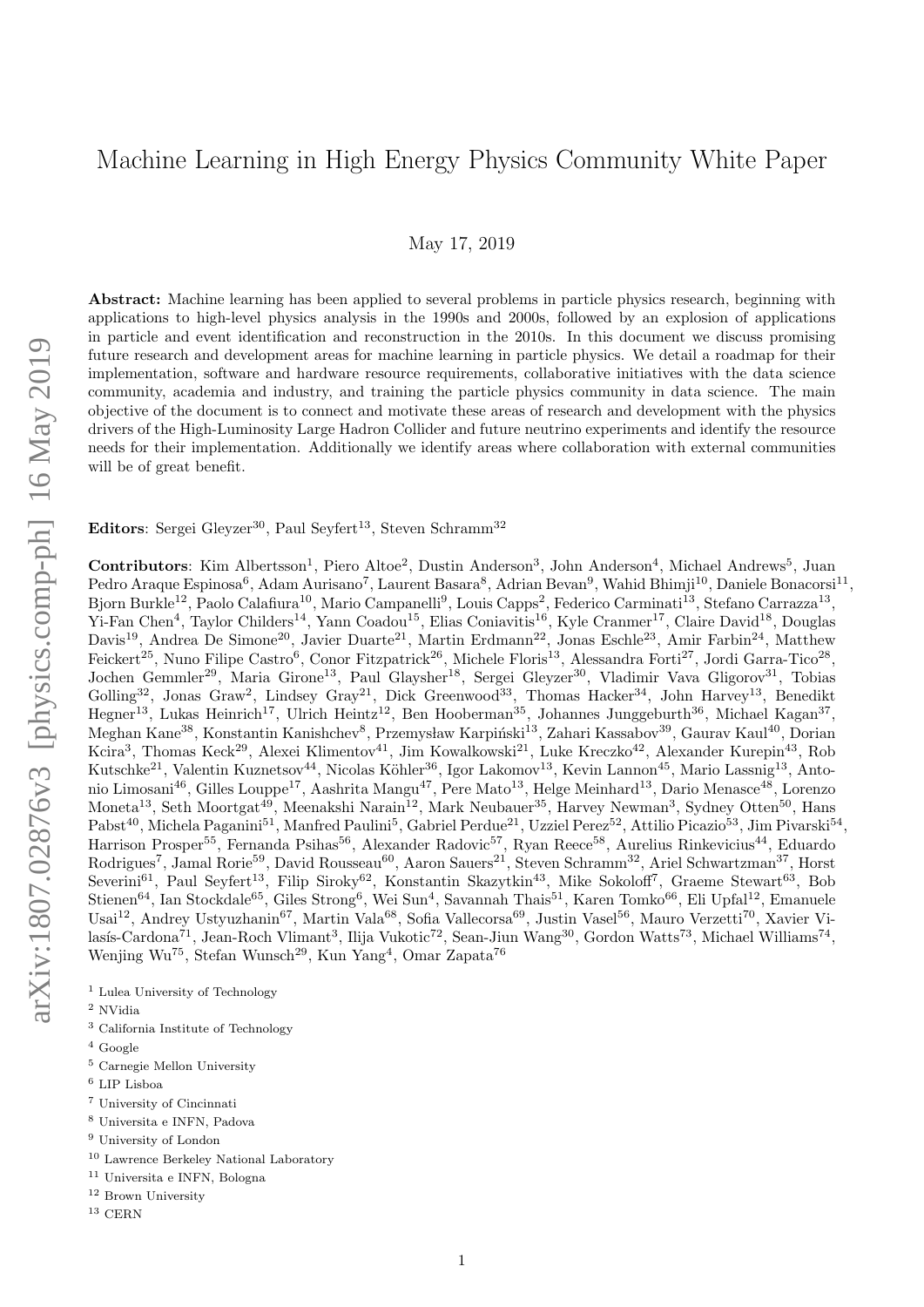- Argonne National Laboratory
- CPPM Aix Marseille Univ CNRS/IN2P3
- Universitaet Freiburg
- New York University
- Deutsches Elektronen-Synchrotron
- Duke University
- SISSA Trieste Italy
- Fermi National Accelerator Laboratory
- RWTH Aachen University
- Universität Zürich
- University of Texas at Arlington
- Southern Methodist University
- Ecole Polytechnique Federale de Lausanne
- University of Manchester
- University of Cambridge
- Karlsruher Institut für Technologie
- University of Florida
- <sup>31</sup> LPNHE, Sorbonne Université et Université Paris Diderot, CNRS/IN2P3, Paris
- $^{32}$ Université de Genève
- Louisiana Tech University
- Purdue University
- University of Illinois at Urbana-Champaign
- $^{36}$  Max Planck Institut für Physik
- SLAC National Accelerator Laboratory
- SoundCloud
- University of Milan
- Intel
- Brookhaven National Laboratory
- University of Bristol
- Russian Academy of Sciences
- Cornell University
- University of Notre Dame
- University of Melbourne
- University of California Berkeley
- Universita & INFN, Milano Bicocca
- Vrije Universiteit Brussel
- University of Amsterdam and Radboud University Nijmegen
- Yale University
- University of Alabama
- University of Massachusetts
- Princeton University
- Florida State University
- Indiana University
- College of William and Mary
- University of California, Santa Cruz
- Rice University
- $^{60}$ Universite de Paris Sud $11\,$
- University of Oklahoma
- Masaryk University
- University of Glasgow
- Radboud Universiteit Nijmegen
- Altair Engineering
- Ohio Supercomputer Center
- Yandex School of Data Analysis
- Technical University of Kosice
- Gangneung-Wonju National University
- University of Rochester
- University of Barcelona
- University of Chicago
- University of Washington
- Massachusetts Institute of Technology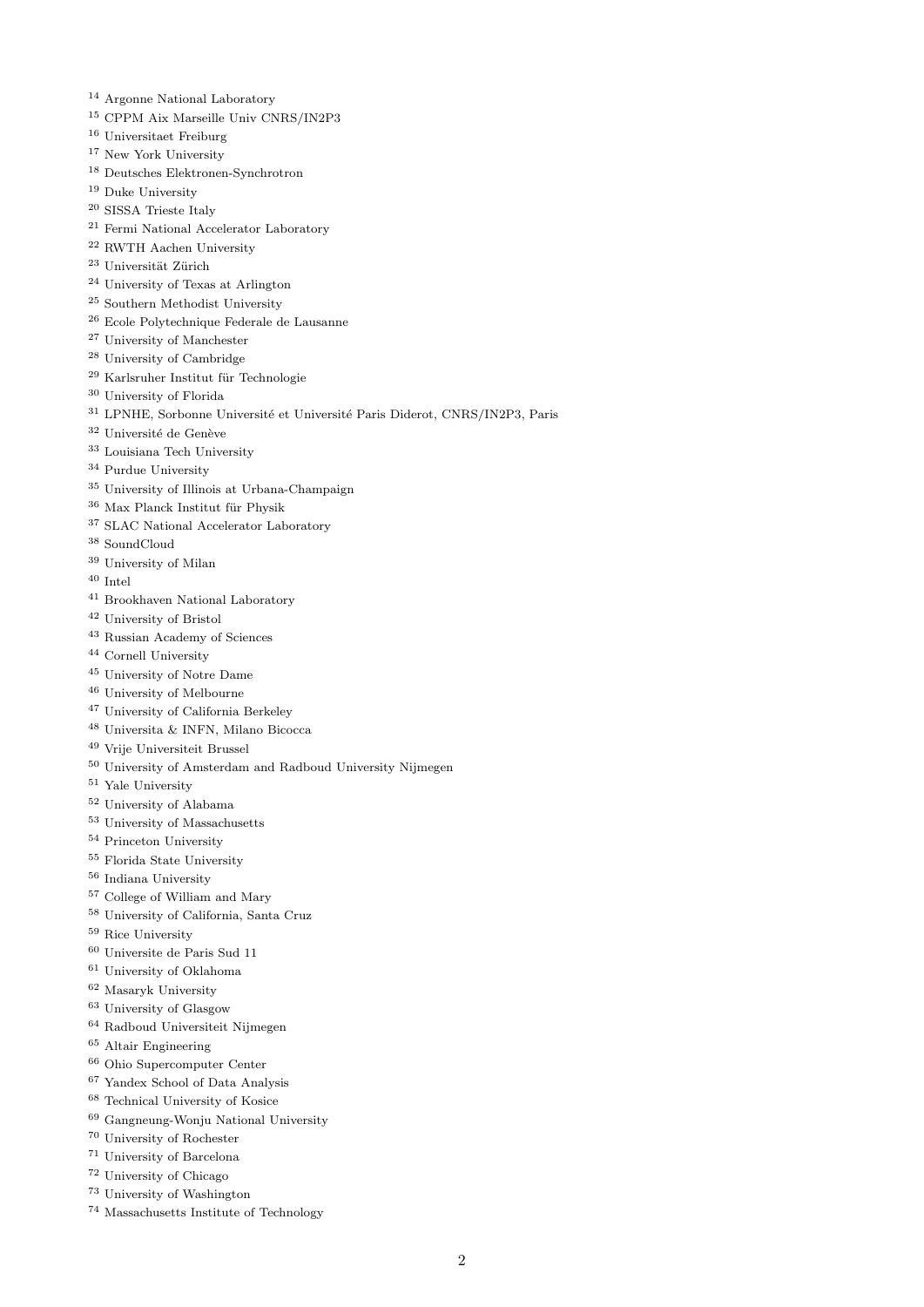Chinese Academy of Sciences

OProject and University of Antioquia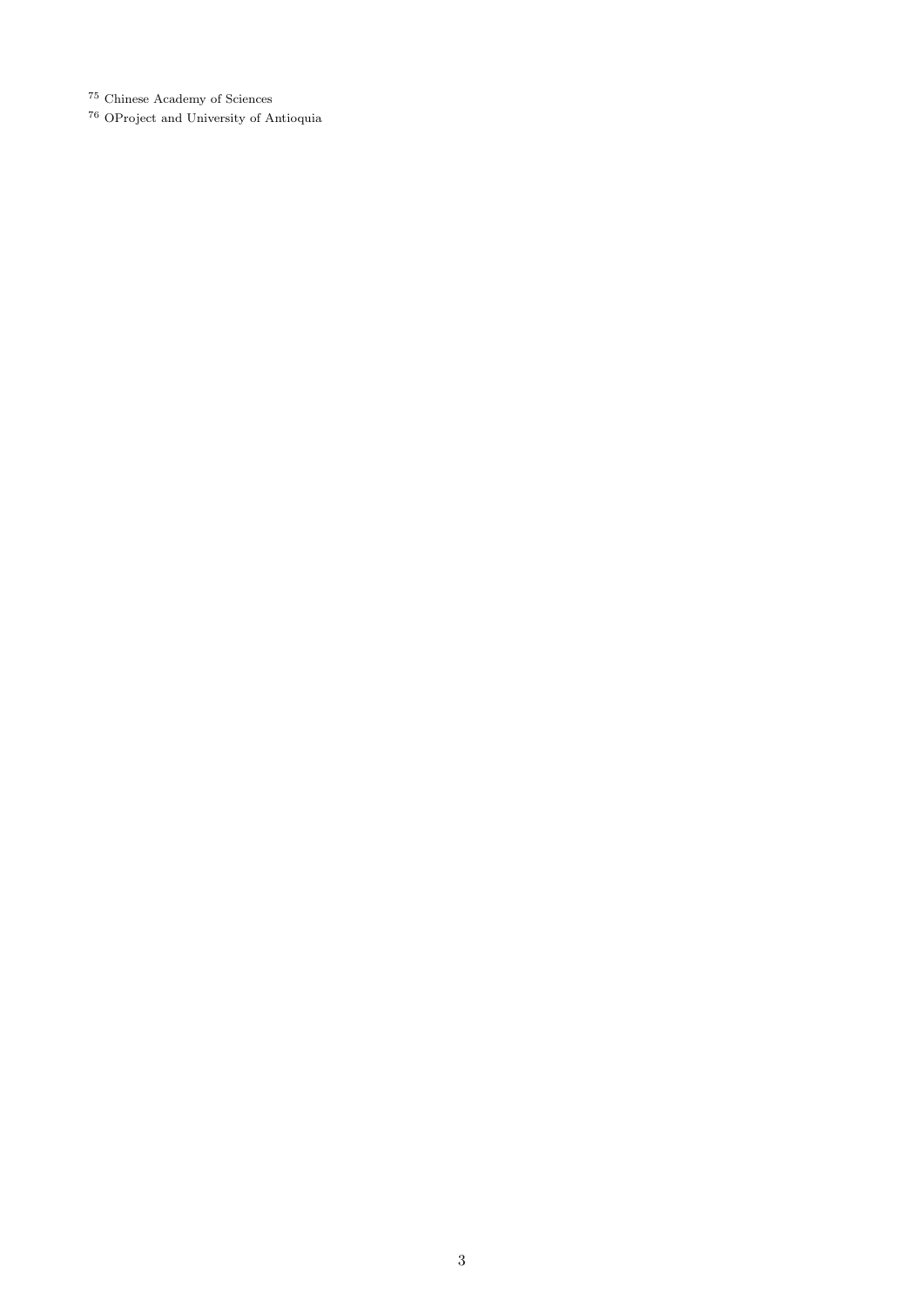| <b>Contents</b> |
|-----------------|
|-----------------|

|              | 1 Preface                                                                                                                                                                                                                             | 6              |
|--------------|---------------------------------------------------------------------------------------------------------------------------------------------------------------------------------------------------------------------------------------|----------------|
| $\mathbf{2}$ | Introduction                                                                                                                                                                                                                          | 6              |
|              | 2.1<br>Motivation                                                                                                                                                                                                                     | $\,6\,$        |
|              | 2.2                                                                                                                                                                                                                                   | $\,6$          |
|              | 2.3<br>Structure of the Document (a) is a series of the series of the series of the Document (a) is a series of the series of the series of the series of the series of the series of the series of the series of the series of the s | $\overline{7}$ |
|              |                                                                                                                                                                                                                                       |                |
| $\bf{3}$     | Machine Learning Applications and R&D                                                                                                                                                                                                 | $\overline{7}$ |
|              | 3.1                                                                                                                                                                                                                                   | $\overline{7}$ |
|              | $3.2\,$                                                                                                                                                                                                                               | 8              |
|              | 3.3                                                                                                                                                                                                                                   | 8              |
|              | 3.4                                                                                                                                                                                                                                   | 9              |
|              | 3.5                                                                                                                                                                                                                                   | 9              |
|              | 3.6                                                                                                                                                                                                                                   | 10             |
|              | 3.7                                                                                                                                                                                                                                   | 11             |
|              | 3.8                                                                                                                                                                                                                                   | 12             |
|              | 3.9                                                                                                                                                                                                                                   | 12             |
|              | 3.10 Monitoring of Detectors, Hardware Anomalies and Preemptive Maintenance                                                                                                                                                           | 13             |
|              | 3.11 Computing Resource Optimization and Control of Networks and Production Workflows                                                                                                                                                 | 13             |
| 4            | Collaborating with other communities                                                                                                                                                                                                  | 13             |
|              | 4.1                                                                                                                                                                                                                                   | 13             |
|              | 4.2                                                                                                                                                                                                                                   | 14             |
|              | 4.3                                                                                                                                                                                                                                   | 14             |
|              | 4.4                                                                                                                                                                                                                                   | -14            |
|              | 4.5                                                                                                                                                                                                                                   | 15             |
|              | 4.6                                                                                                                                                                                                                                   | 15             |
|              |                                                                                                                                                                                                                                       |                |
| $\bf{5}$     | Machine Learning Software and Tools                                                                                                                                                                                                   | 16             |
|              | 5.1                                                                                                                                                                                                                                   | 16             |
|              | 5.2                                                                                                                                                                                                                                   | 16             |
|              | 5.3                                                                                                                                                                                                                                   | 17             |
|              | 5.4                                                                                                                                                                                                                                   | 17             |
|              | 5.5                                                                                                                                                                                                                                   | 17             |
|              | 5.5.1                                                                                                                                                                                                                                 | 17             |
|              | Desirable HEP-ML Software and Data Format Attributes<br>5.5.2                                                                                                                                                                         | 19             |
|              | 5.5.3                                                                                                                                                                                                                                 | -19            |
|              |                                                                                                                                                                                                                                       |                |
|              | <b>Computing and Hardware Resources</b>                                                                                                                                                                                               | 19             |
|              | 6.1                                                                                                                                                                                                                                   | <b>20</b>      |
|              | 6.2                                                                                                                                                                                                                                   | 21             |
|              | 6.3                                                                                                                                                                                                                                   | 21             |
|              | 6.4                                                                                                                                                                                                                                   | 21             |
|              | 6.5                                                                                                                                                                                                                                   | 21             |
|              | 6.6                                                                                                                                                                                                                                   | 21             |
|              | 6.7                                                                                                                                                                                                                                   | 22             |
|              | 6.8                                                                                                                                                                                                                                   | 22             |
|              | 6.9                                                                                                                                                                                                                                   | 22             |
| 7            | Training the community                                                                                                                                                                                                                | 22             |
|              |                                                                                                                                                                                                                                       |                |
| 8            | Roadmap                                                                                                                                                                                                                               | 22             |
|              | 8.1<br>8.2                                                                                                                                                                                                                            | 22             |
|              |                                                                                                                                                                                                                                       | 23             |
| 9            | Conclusions                                                                                                                                                                                                                           | 23             |
|              | 10 Acknowledgements                                                                                                                                                                                                                   | 23             |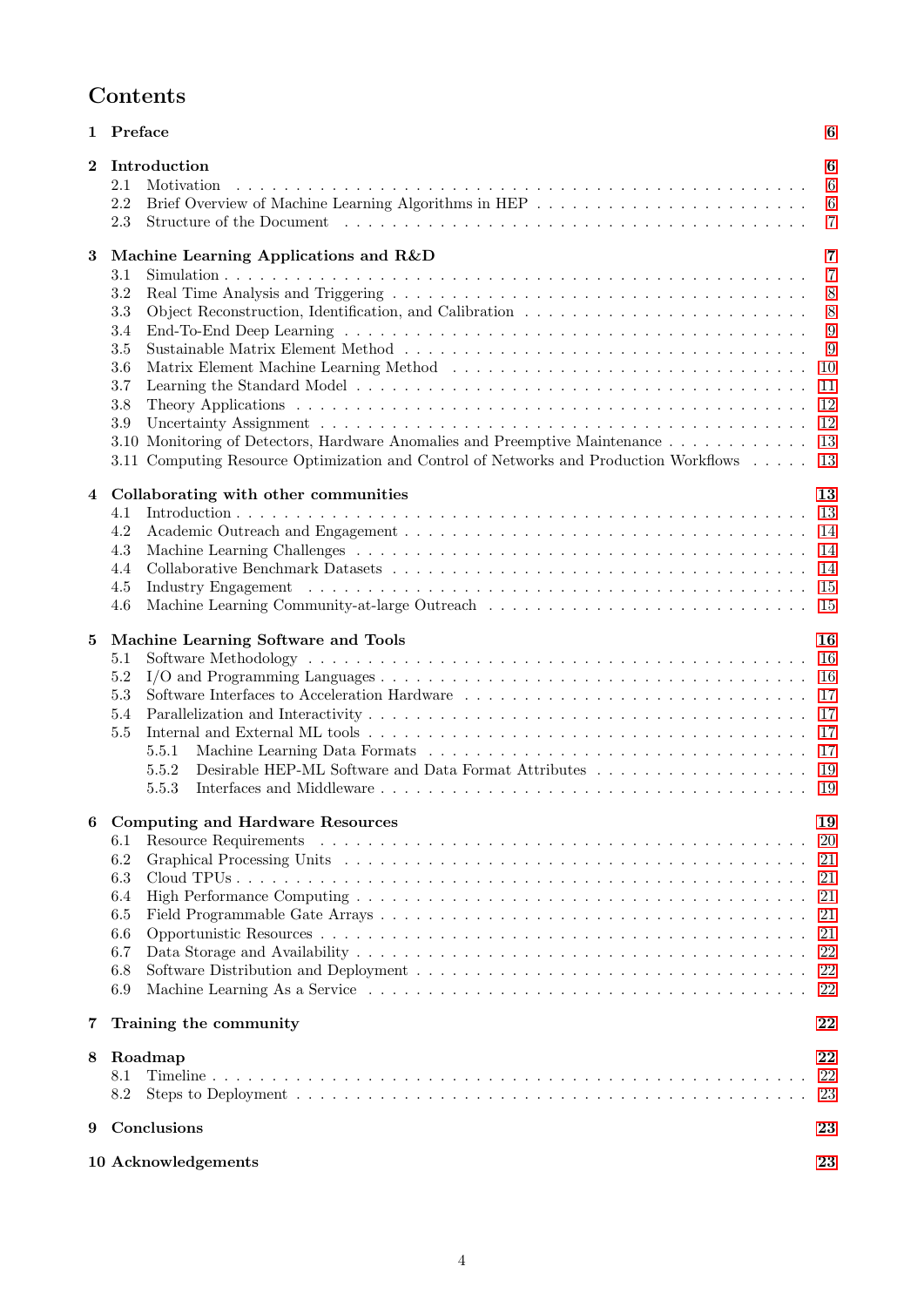| A Appendix |  |  |  |  |  |  |  |  |  |
|------------|--|--|--|--|--|--|--|--|--|
|            |  |  |  |  |  |  |  |  |  |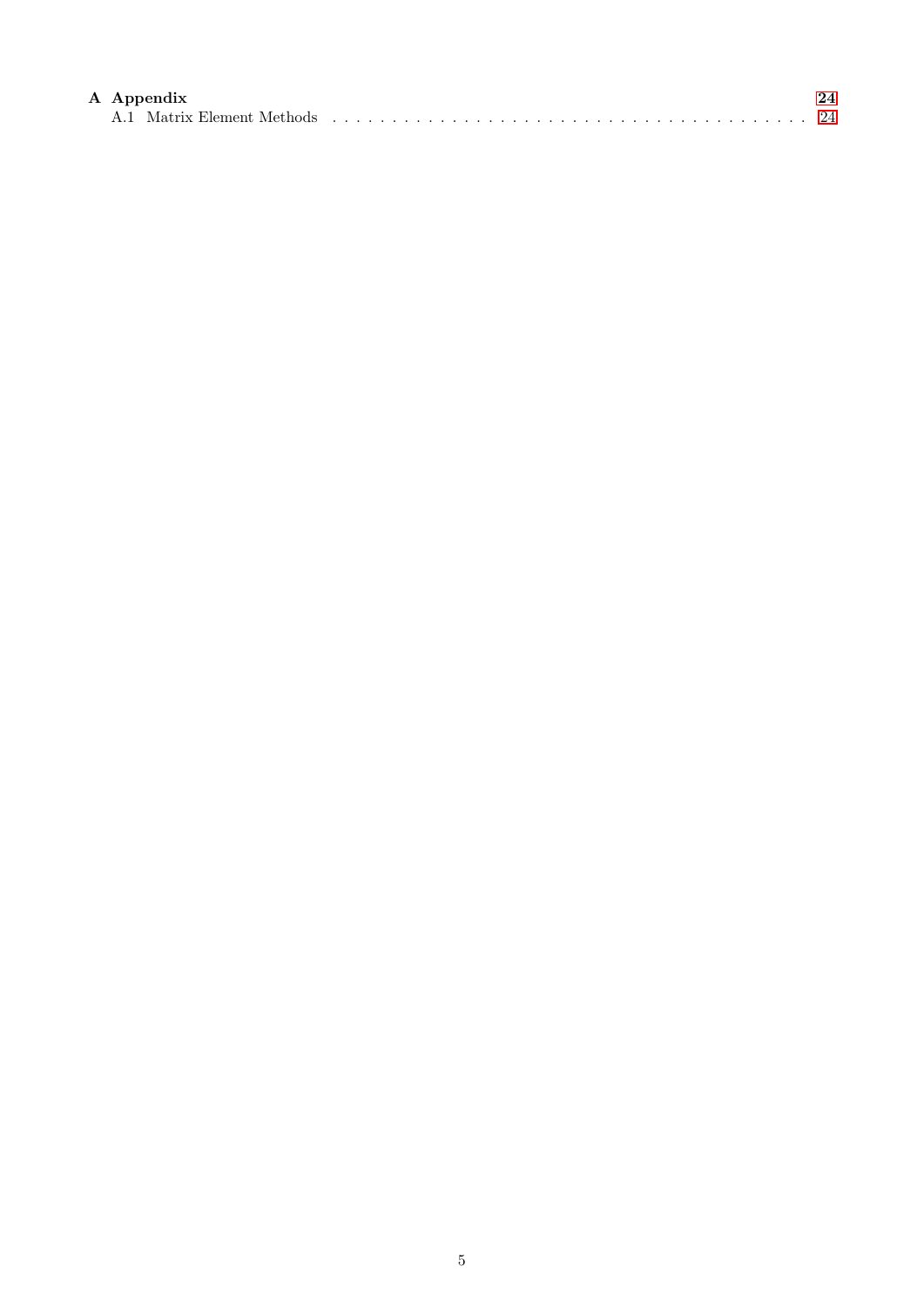# <span id="page-5-0"></span>1 Preface

To outline the challenges in computing that high-energy physics will face over the next years and strategies to approach them, the HEP software foundation has organised a Community White Paper (CWP) [\[1\]](#page-24-0). In addition to the main document, several more detailed documents were worked out by different working groups. The present document focusses on the topic of machine learning. The goals are to define the tasks at the energy and intensity frontier that can be addressed during the next decade by research and development of machine learning applications.

Machine learning in particle physics is evolving fast, while the contents of this community white paper were mainly compiled during community meetings in spring 2017 that took place at several workshops on machine learning in high-energy physics: S2I2 and [\[2–](#page-24-1)[5\]](#page-24-2). The contents of this document thus reflect the state of the art at these events and does not attempt to take later developments into account.

# <span id="page-5-1"></span>2 Introduction

One of the main objectives of particle physics in the post-Higgs boson discovery era is to exploit the full physics potential of both the Large Hadron Collider (LHC) and its upgrade, the high luminosity LHC (HL-LHC), in addition to present and future neutrino experiments. The HL-LHC will deliver an integrated luminosity that is 20 times larger than the present LHC dataset, bringing quantitatively and qualitatively new challenges due to event size, data volume, and complexity. The physics reach of the experiments will be limited by the physics performance of algorithms and computational resources. Machine learning (ML) applied to particle physics promises to provide improvements in both of these areas.

Incorporating machine learning in particle physics workflows will require significant research and development over the next five years. Areas where significant improvements are needed include:

- Physics performance of reconstruction and analysis algorithms;
- Execution time of computationally expensive parts of event simulation, pattern recognition, and calibration;
- Realtime implementation of machine learning algorithms;
- Reduction of the data footprint with data compression, placement and access.

#### <span id="page-5-2"></span>2.1 Motivation

The experimental high-energy physics (HEP) program revolves around two main objectives that go hand in hand: probing the Standard Model (SM) with increasing precision and searching for new particles associated with physics beyond the SM. Both tasks require the identification of rare signals in immense backgrounds. Substantially increased levels of pile-up collisions from additional protons in the bunch at the HL-LHC will make this a significant challenge.

Machine learning algorithms are already the state-of-the-art in event and particle identification, energy estimation and pile-up suppression applications in HEP. Despite their present advantage, machine-learning algorithms still have significant room for improvement in their exploitation of the full potential of the dataset.

### <span id="page-5-3"></span>2.2 Brief Overview of Machine Learning Algorithms in HEP

This section provides a brief introduction to the most important machine learning algorithms in HEP, introducing key vocabulary (in italic).

Machine learning methods are designed to exploit large datasets in order to reduce complexity and find new features in data. The current most frequently used machine learning algorithms in HEP are Boosted Decision Trees (BDTs) and Neural Networks (NN).

Typically, variables relevant to the physics problem are selected and a machine learning model is trained for classification or regression using signal and background events (or instances). Training the model is the most human- and CPU-time consuming step, while the application, the so called *inference* stage, is relatively inexpensive. BDTs and NNs are typically used to classify particles and events. They are also used for regression,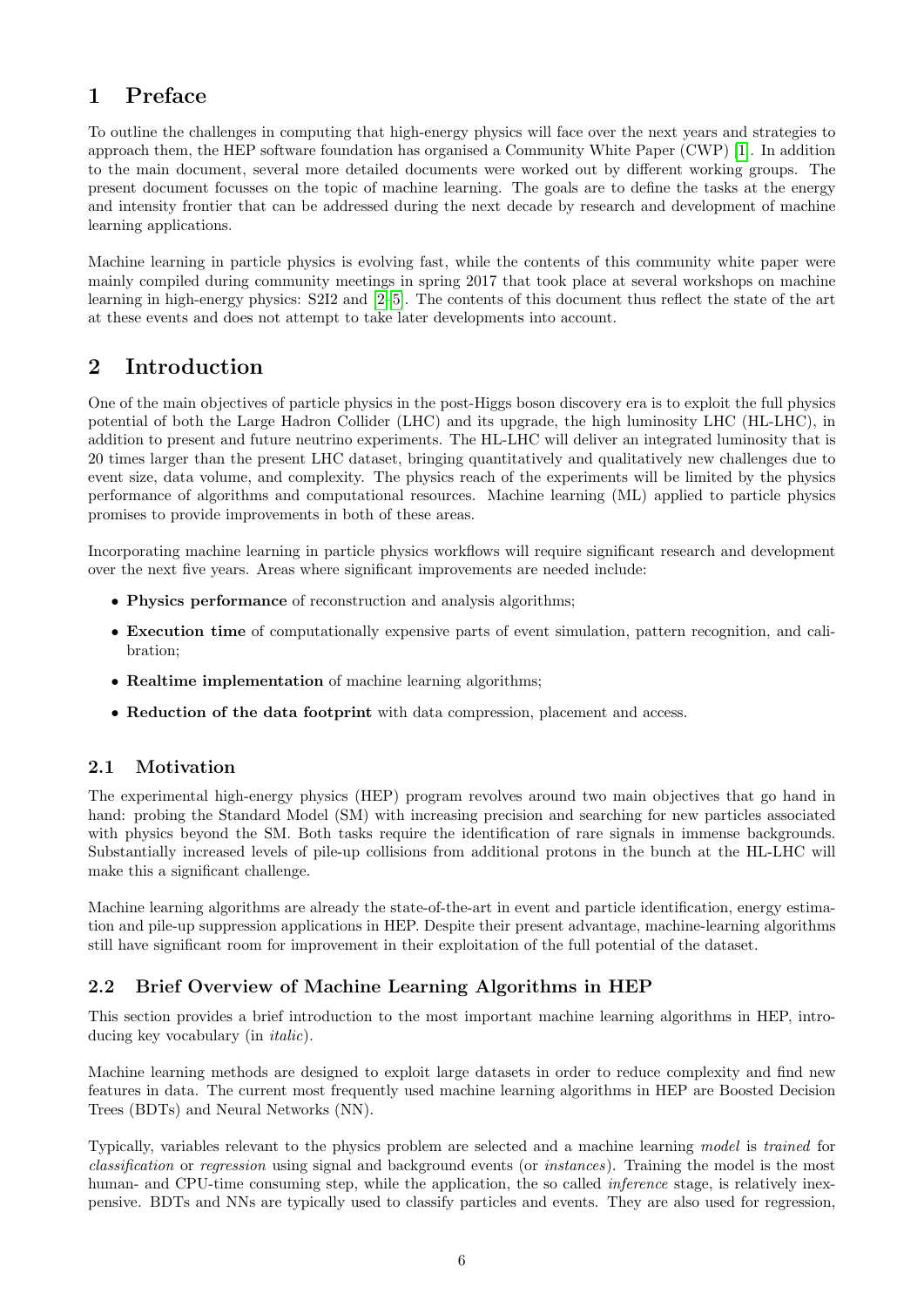where a continuous function is learned, for example to obtain the best estimate of a particle's energy based on the measurements from multiple detectors.

Neural Networks have been used in HEP for some time; however, improvements in training algorithms and computing power have in the last decade led to the so-called deep learning revolution, which has had a significant impact on HEP. Deep learning is particularly promising when there is a large amount of data and features, as well as symmetries and complex non-linear dependencies between inputs and outputs.

There are different types of DNN used in HEP: fully-connected (FCN), convolutional (CNN) and recurrent (RNN). Additionally, neural networks are used in the context of Generative Models, where a Neural Network is trained to reproduce the multidimensional distribution of the training instances set. Variational AutoEncoders (VAE) and more recent Generative Adversarial Networks (GAN) are two examples of such generative models used in HEP.

A large set of machine learning algorithms is devoted to time series analysis and prediction. They are in general not relevant for HEP data analysis where events are independent from each other. However, there is more and more interest in these algorithms for Data Quality, Computing and Accelerator Infrastructure monitoring, as well as those physics processes and event reconstruction tasks where time is an important dimension.

#### <span id="page-6-0"></span>2.3 Structure of the Document

Applications of machine learning algorithms motivated by HEP drivers are detailed in Section [3,](#page-6-1) while Section [4](#page-12-2) focuses on outreach and collaboration with the machine learning community. Section [5](#page-15-0) focuses on the machine learning software in HEP and discusses the interplay between internally and externally developed machine learning tools. Recent progress in machine learning was made possible in part by emergence of suitable hardware for training complex models, thus in Section [6](#page-18-2) the resource requirements of training and applying machine learning algorithms in HEP are discussed. Section [7](#page-21-3) discusses strategies for training the HEP community in machine learning. Finally, Section [8](#page-21-4) presents the roadmap for the near future.

# <span id="page-6-1"></span>3 Machine Learning Applications and R&D

This chapter describes the science drivers and high-energy physics challenges where machine learning can play a significant role in advancing the current state of the art. These challenges are selected because of their relevance and potential and also due to similarity with challenges faced outside the field. Despite similarities, major R&D work will go in adapting and evolving such methods to match the particular HEP requirements.

### <span id="page-6-2"></span>3.1 Simulation

Particle discovery relies on the ability to accurately compare the observed detector response data with expectations based on the hypotheses of the Standard Model or models of new physics. While the processes of subatomic particle interactions with matter are known, it is intractable to compute the detector response analytically. As a result, Monte Carlo simulation tools, such as GEANT [\[6\]](#page-24-3), have been developed to simulate the propagation of particles in detectors to compare with the data. The dedicated CWP on detector simulation [\[7\]](#page-24-4) discusses the challenges of simulations in great detail. This section focuses on the machine learning related aspects.

For the HL-LHC, on the order of trillions of simulated collisions are needed in order to achieve the required statistical accuracy of the simulations to perform precision hypothesis testing. However, such simulations are highly computationally expensive. For example, simulating the detector response of a single LHC proton-proton collision event takes on the order of several minutes. A particularly time consuming step is the simulation of particles incident on the dense material of a calorimeter. The high interaction probability and resulting high multiplicity in the so-called showers of particles passing through the detector material make the simulation of such processes very expensive. This problem is further compounded when particle showers overlap, as is frequently the case in the core of a jet of particles produced by high energy quarks and gluons.

Fast simulations replace the slowest components of the simulation chain with computationally efficient approximations. Often such approximations have been done by using simplified parametrizations or particle shower look-up tables. These are computationally fast but often suffer from insufficient accuracy for high precision physics measurements and searches.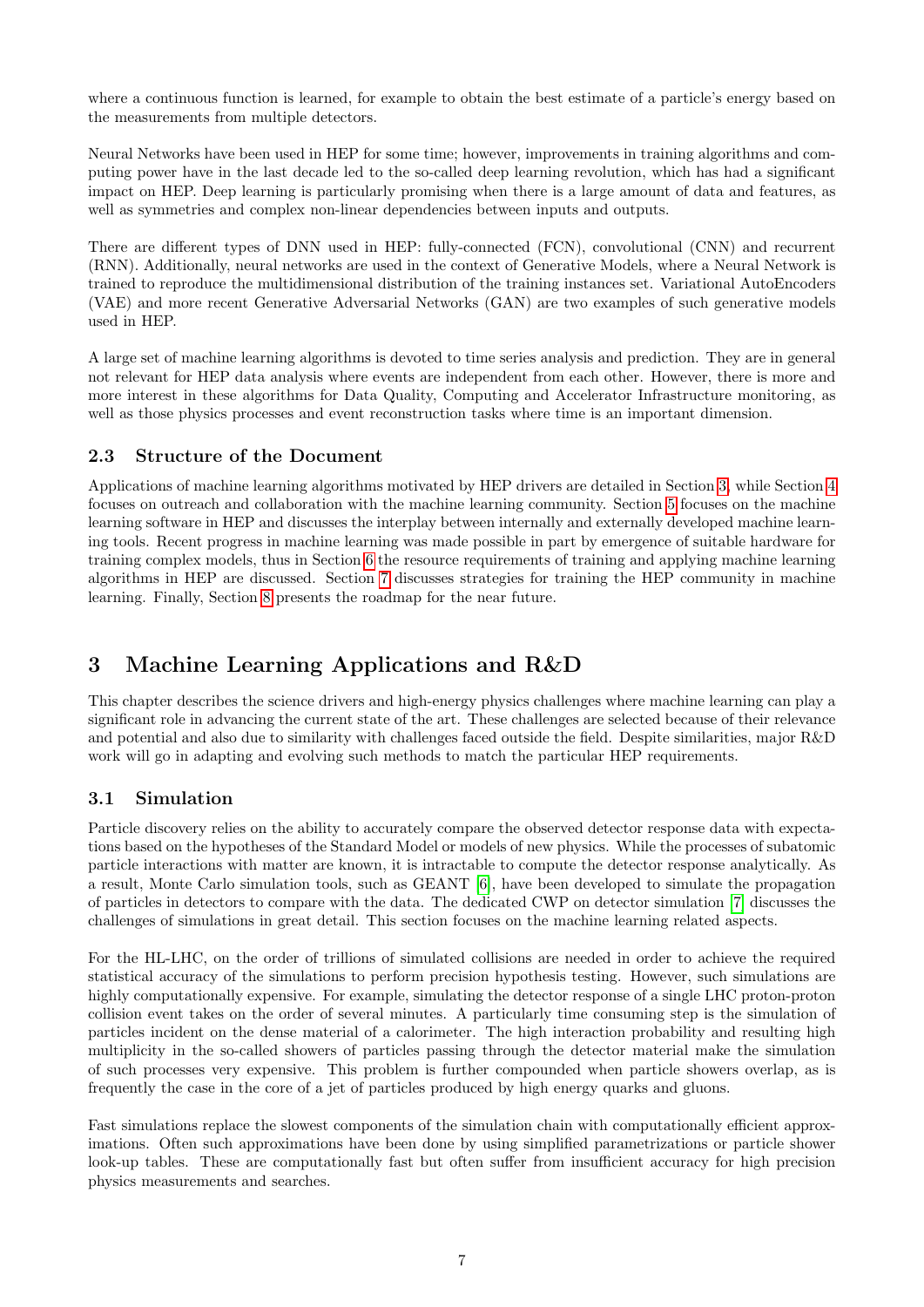Recent progress in high fidelity fast generative models, such as GANs and VAEs, which learn to sample from high dimensional feature distributions by minimizing an objective that measures the distance between the generated and actual distribution, offer a promising alternative for simulation. A simplified first attempt at using such techniques saw orders of magnitude increase in simulation speed over existing fast simulation techniques [\[8\]](#page-24-5), but such generative models have not yet reached the required accuracy partly due to inherent shortcomings of the methods and the instability in training of the GANs. Developing these techniques for realistic detector models and understanding how to reach the required accuracy is still needed. The fast advancement in the ML community of such techniques makes this a highly promising avenue to pursue.

Orthogonal to the reduction of demand of computing resources with fast simulations, machine learning can also contribute to other aspects of the simulation. Event generators have a large number of parameters that can be used to tune various aspects of the simulated events. Performing such tuning over many-dimensional parameter space is highly non-trivial and may require generating many data samples in the process to test parameter space points. Modern machine learning optimization techniques, such as Bayesian Optimization, allow for global optimization of the generator without detailed knowledge of its internal details [\[9\]](#page-24-6). Applying such techniques to simulation tuning may further improve the output of the simulations.

## <span id="page-7-0"></span>3.2 Real Time Analysis and Triggering

The traditional approach to data analysis in particle physics assumes that the interesting events recorded by a detector can be selected in real-time (a process known as triggering) with a reasonable efficiency, and that once selected, these events can be affordably stored and distributed for further selection and analysis at a later point in time. However, the enormous production cross-section and luminosity of the LHC mean that these as-sumptions break down.<sup>[1](#page-7-2)</sup> In particular there are whole classes of events, for example beauty and charm hadrons or low-mass dark matter signatures, which are so abundant that it is not affordable to store all of the events for later analysis. To exploit the full information the LHC delivers, it will increasingly be necessary to perform more of the data analysis in real-time [\[10\]](#page-24-7).

This topic is discussed in some detail in the Reconstruction and Software Triggering chapter [\[11\]](#page-24-8), but it is also an important driver of machine learning applications in HEP. Machine learning methods offer the possibility to offset some of the cost of applying reconstruction algorithms, and may be the only hope of performing the real-time reconstruction that enables real-time analysis in the first place. For example, the CMS experiment uses boosted decision trees in the Level 1 trigger to approximate muon momenta. One of the challenges is the trade-off in algorithm complexity and performance under strict inference time constraints. In another example, called the HEP.TrkX project, deep neural networks are trained on large resource platforms and subsequently perform fast inference in online systems.

Real-time analysis poses specific challenges to machine learning algorithm design, in particular how to maintain insensitivity to detector performance which may vary over time. For example, the LHCb experiment uses neural networks for fast fake-track and clone rejection and already employs a fast boosted decision tree for a large part of the event selection in the trigger [\[12\]](#page-24-9). It will be important that these approaches maintain performance for higher detector occupancy for the full range of tracks used in physics analyses. Another related application is speeding up the reconstruction of beauty, charm, and other lower mass hadrons, where traditional track combinatorics and vertexing techniques may become too computationally expensive.

In addition, the increasing event complexity particularly in the HL-LHC era will mean that machine learning techniques may also become more important to maintaining or improving the efficiency of traditional triggers. Examples of where ML approaches can be useful are the triggering of electroweak events with low-energy objects; improving jet calibration at a very early stage of reconstruction allowing jet triggers thresholds to be lowered; or supernovae and proton decay triggering at neutrino experiments.

### <span id="page-7-1"></span>3.3 Object Reconstruction, Identification, and Calibration

The physical processes of interest in high energy physics experiments occur on time scales too short to be observed directly by particle detectors. For instance, a Higgs boson produced at the LHC will decay within approximately 10<sup>−</sup><sup>22</sup> seconds and thus decays essentially at the point of production. However, the decay products of the initial particle, which are observed in the detector, can be used to infer its properties. Better knowledge of the properties (e.g. type, energy, direction) of the decay products permits more accurate reconstruction of the initial physical process. Event reconstruction at large is discussed in [\[11\]](#page-24-8) and also disucces the following

<span id="page-7-2"></span><sup>&</sup>lt;sup>1</sup>They may well also break down in other areas of high-energy physics in due course.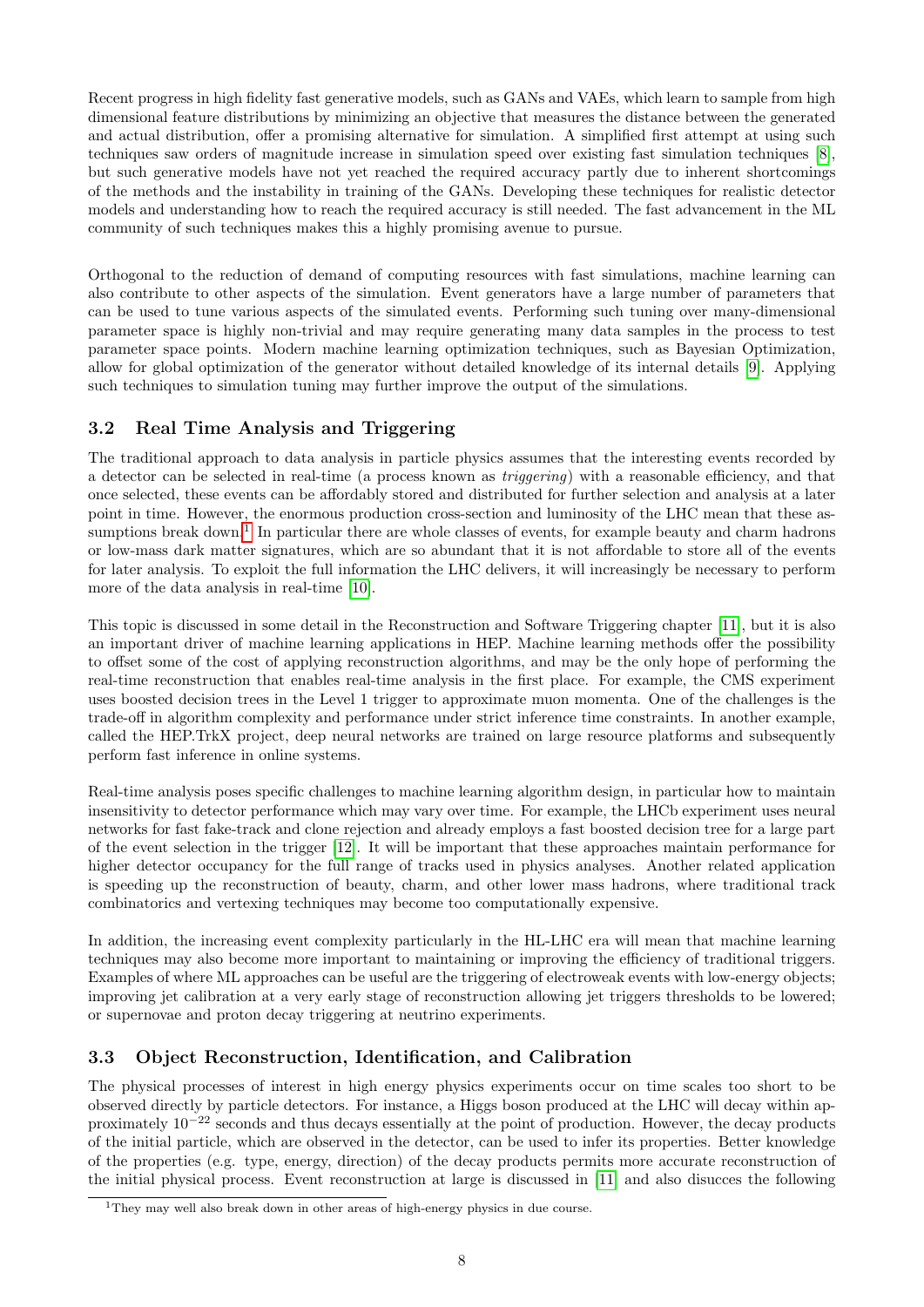applications of machine learning.

Experiments have trained ML algorithms on the features from combined reconstruction algorithms to perform particle identification for decades. In the past decade BDTs have been one of the most popular techniques in this domain. More recently, experiments have focused on extracting better performance with deep neural networks.

An active area of research is the application of DNNs to the output of feature extraction in order to perform particle identification and extracting particle properties [\[13\]](#page-24-10). This is particularly true for calorimeters or time projection chambers (TPCs), where the data can be represented as a 2D or 3D image and the problems can be cast as computer vision tasks, in which neural networks are used to reconstruct images from pixel intensities. These neural networks are adapted for particle physics applications by optimizing network architectures for complex, 3-dimensional detector geometries and training them on suitable signal and background samples derived from data control regions. Applications include identification and measurements of electrons and photons from electromagnetic showers, jet properties including substructure and b-tagging, taus and missing energy. Promising deep learning architectures for these tasks include convolutional, recurrent and adversarial neural networks. A particularly important application is to Liquid Argon TPCs (LArTPCs), which are the chosen detection technology for the flagship neutrino program.

For tracking detectors, pattern recognition is the most computationally challenging step. In particular, it becomes computationally intractable for the HL-LHC. The hope is that machine learning will provide a solution that scales linearly with LHC collision density. A current effort called HEP.TrkX investigates deep learning algorithms such as long short-term memory (LSTM) networks for track pattern recognition on many-core processors.

#### <span id="page-8-0"></span>3.4 End-To-End Deep Learning

The vast majority of analyses at the LHC use high-level features constructed from particle four-momenta, even when the analyses make use of machine learning. A high-profile example of such variables are the seven, socalled MELA variables, used in the analysis of the final states  $H \to ZZ \to 4\ell$ . While a few analyses, first at the Tevatron, and later at the LHC, have used the four-momenta directly, the latter are still high-level relative to the raw data. Approaches based on the four-momenta are closely related to the Matrix Element Method, which is described in the next section.

Given recent spectacular advances in image recognition based on the use of raw information, we are led to consider whether there is something to be gained by moving closer to using raw data in LHC analyses. This so-called *end-to-end deep learning* approach uses low level data from a detector together with deep learning algorithms [\[14,](#page-24-11) [15\]](#page-24-12). One obvious challenge is that low level data, for example, detector hits, tend to be both high-dimensional and sparse. Therefore, there is interest in also exploring automatic ways to compress raw data in a controlled way that does not necessarily rely on domain knowledge.

#### <span id="page-8-1"></span>3.5 Sustainable Matrix Element Method

The Matrix Element (ME) Method [\[16–](#page-24-13)[19\]](#page-24-14) is a powerful technique which can be utilized for measurements of physical model parameters and direct searches for new phenomena. It has been used extensively by collider experiments at the Tevatron for standard model (SM) measurements and Higgs boson searches [\[20–](#page-24-15)[25\]](#page-25-0) and at the LHC for measurements in the Higgs and top quark sectors of the SM [\[26](#page-25-1)[–32\]](#page-25-2). A few more details on the ME method are given in Appendix [A.1.](#page-23-1)

The ME method has several unique and desirable features, most notably it (1) does not require training data being an ab initio calculation of event probabilities, (2) incorporates all available kinematic information of a hypothesized process, including all correlations, and (3) has a clear physical meaning in terms of the transition probabilities within the framework of quantum field theory.

One drawback to the ME Method is that it has traditionally relied on leading order (LO) matrix elements, although nothing limits the ME method to LO calculations. Techniques that accommodate initial-state QCD radiation within the LO ME framework using transverse boosting and dedicated transfer functions to integrate over the transverse momentum of initial-state partons have been developed [\[33\]](#page-25-3). Another challenge is development of the transfer functions which rely on tediously hand-crafted fits to full simulated Monte-Carlo events.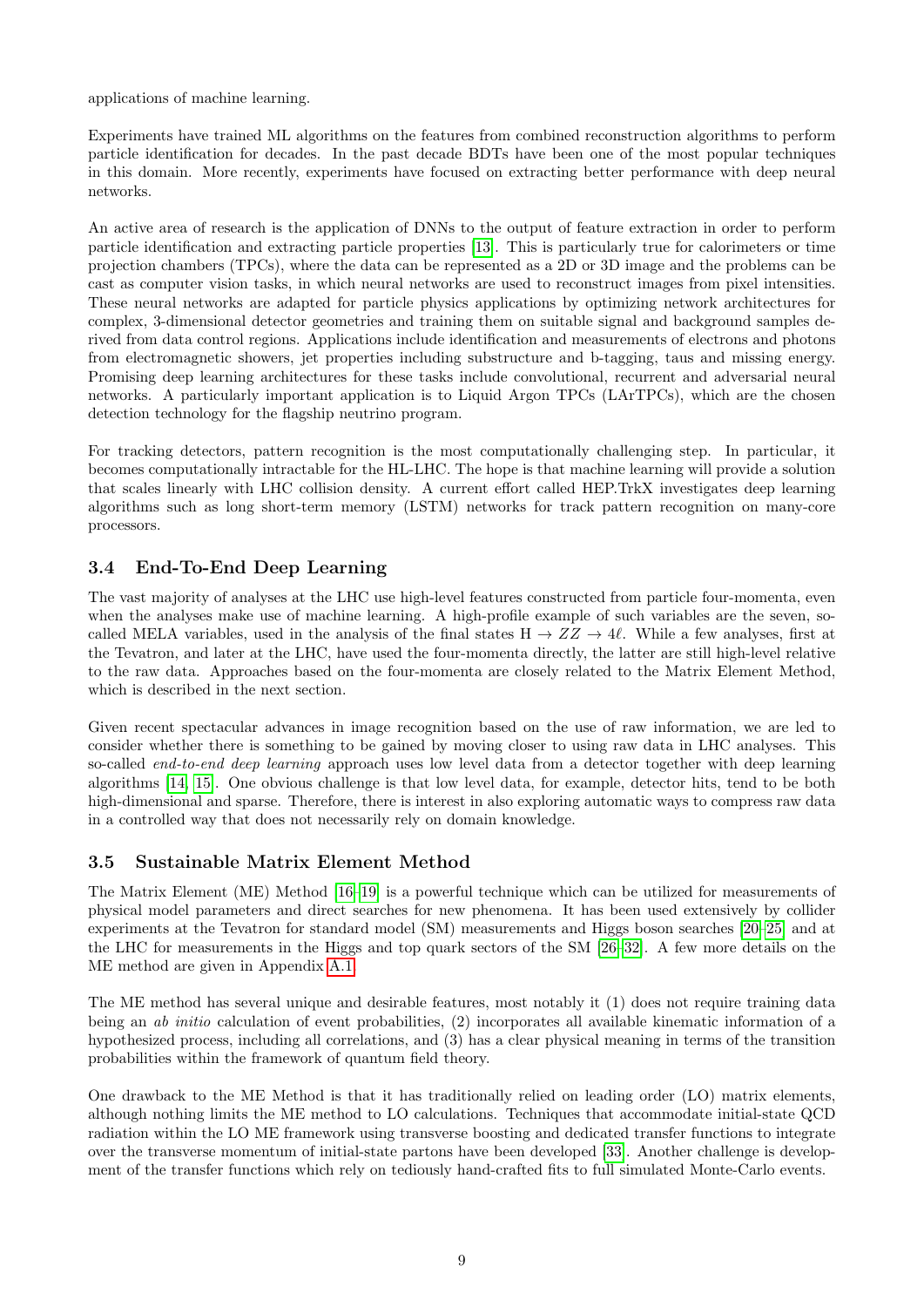The most serious difficulty in the ME method that has limited its applicability to searches for beyond-the-SM physics and precision measurements is that it is very computationally intensive. If this limitation is overcome, it would enable more widespread use of ME methods for analysis of LHC data. This could be particularly important for extending the new physics reach of the HL-LHC which will be dominated by increases in integrated luminosity rather than center-of-mass collision energy.

The application of the ME method is computationally challenging for two reasons: (1) it involves highdimensional integration over a large number of events, signal and background hypotheses, and systematic variations and  $(2)$  $(2)$  $(2)$  it involves sharply-peaked integrands<sup>2</sup> over a large domain in phase space. Therefore, despite the attractive features of the ME method and promise of further optimization and parallelization, the computational burden of the ME technique will continue to limit is range of applicability for practical data analysis without new and innovative approaches. The primary idea put forward in this section is to utilize modern machine learning techniques to dramatically speed up the numerical evaluations in the ME method and therefore broaden the applicability of the ME method to the benefit of HL-LHC physics.

Applying neural networks to numerical integration problems is plausible but not new (see [\[34–](#page-25-4)[36\]](#page-25-5), for example). The technical challenge is to design a network which is sufficiently rich to encode the complexity of the ME calculation for a given process over the phase space relevant to the signal process. Deep Neural Networks (DNNs) are strong candidates for networks with sufficient complexity to achieve good approximations, possibly in conjunction with smart phase-space mapping such as described in [\[37\]](#page-25-6). Promising demonstration of the power of Boosted Decision Trees [\[38,](#page-25-7) [39\]](#page-25-8) and Generative Adversarial Networks [\[40\]](#page-25-9) for improved Monte Carlo integration can be found in [\[41\]](#page-25-10). Once a set of DNNs representing definite integrals is generated to good approximation, evaluation of the ME method calculations via the DNNs will be very fast. These DNNs can be thought of as preserving the essence of ME calculations in a way that allows for fast forward execution. They can enable the ME method to be both nimble and sustainable, neither of which is true today.

The overall strategy is to do the expensive full ME calculations as infrequently as possible, ideally once for DNN training and once more for a final pass before publication, with the DNNs utilized as a good approximation in between. A future analysis flow using the ME method with DNNs might look something like the following: One performs a large number of ME calculations using a traditional numerical integration technique like VE-GAS [\[42,](#page-25-11) [43\]](#page-25-12) or FOAM [\[44\]](#page-25-13) on a large CPU resource, ideally exploiting acceleration on many-core devices. The DNN training data is generated from the phase space sampling in performing the full integration in this initial pass, and DNNs are trained either in situ or a posteriori. The accuracy of the DNN-based ME calculation can be assessed through this procedure. As the analysis develops and progresses through selection and/or sample changes, systematic treatment, etc., the DNN-based ME calculations are used in place of the time-consuming, full ME calculations to make the analysis nimble and to preserve the ME calculations. Before a result using the ME method is published, a final pass using full ME calculation would likely be performed both to maximize the numerical precision or sensitivity of the results and to validate the analysis evolution via the DNN-based approximations.

There are several activities which are proposed to further develop the idea of a Sustainable Matrix Element Method. The first is to establish a cross-experiment group interested in developing the ideas presented in this section, along with a common software project for ME calculations in the spirit of [\[45\]](#page-25-14). This area is very well-suited for impactful collaboration with computer scientists and those working in machine learning. Using a few test cases (e.g. tt or tth production), evaluation of DNN choices and configurations, developing methods for DNN training from full ME calculations and direct comparisons of the integration accuracy between Monte Carlo and DNN-based calculations should be undertaken. More effort should also be placed in developing compelling applications of the ME method for HL-LHC physics. In the longer term, the possibility of Sustainable-Matrix-Element-Method-as-a-Service (SMEMaaS), where shared software and infrastructure could be used through a common API, is proposed.

#### <span id="page-9-0"></span>3.6 Matrix Element Machine Learning Method

The matrix element method is based in the fact that the physics of particle collisions is encoded in the distribution of the particles' four-momenta and with their flavors. As noted in the previous section, the fundamental task is to approximate the left-hand side of Eq. [\(5\)](#page-23-2) for all (exclusive) final states of interest. In the matrix element method, one proceeds by approximating the right-hand side of Eq. [\(5\)](#page-23-2). But, since the goal is to compute  $\mathcal{P}_{\xi}(\mathbf{x}|\alpha)$ , and given that billions of fully simulated events will be available, and that the simulations use exactly the same inputs as in the matrix element method, namely, the matrix elements, parton distribution

<span id="page-9-1"></span><sup>2</sup>a consequence of imposing energy/momentum conservation in the processes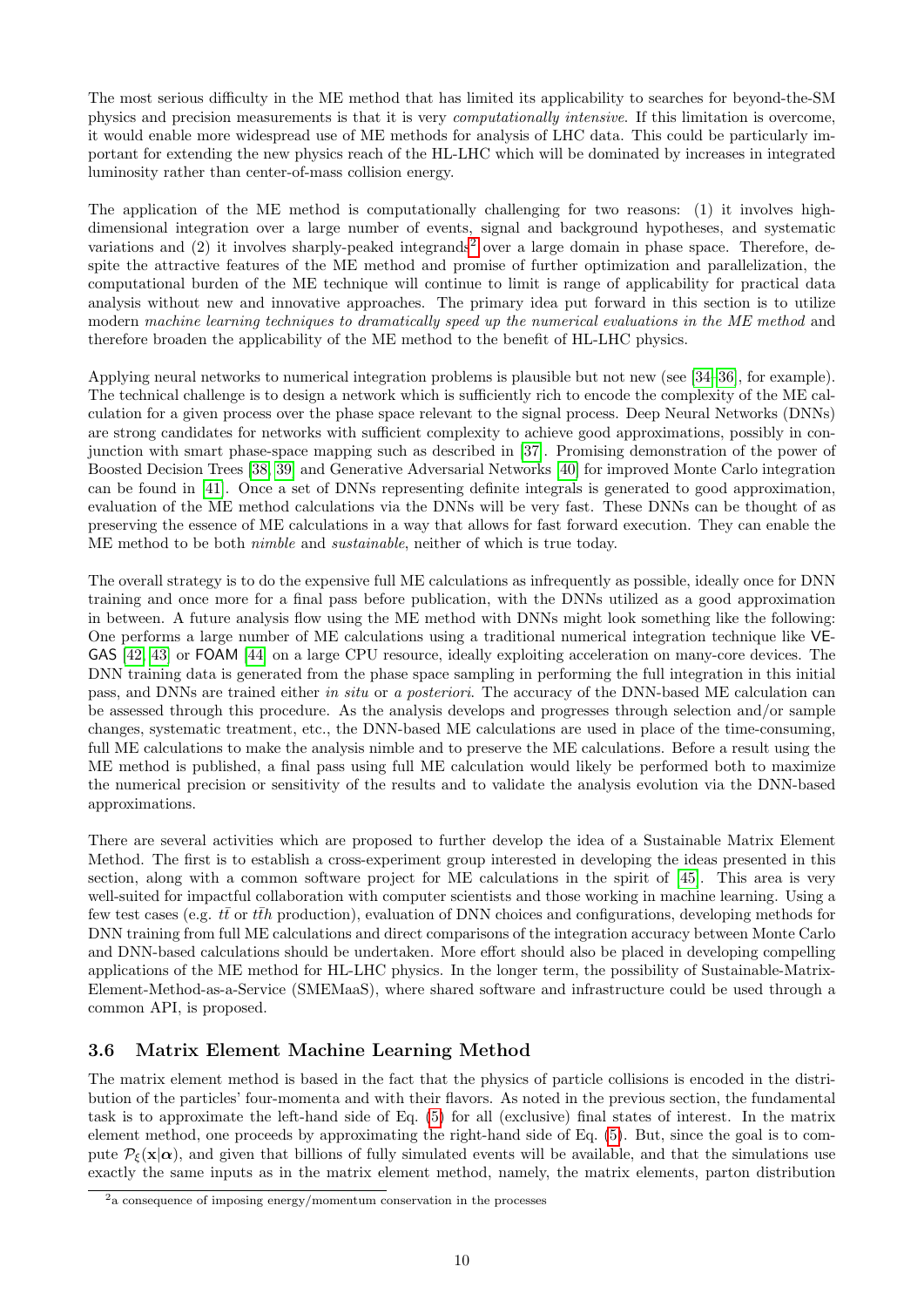functions, and transfer (or response) functions, one can ask whether a more direct machine learning approach can be developed to approximate  $\mathcal{P}_{\xi}(\mathbf{x}|\alpha)$  without the need to execute the calculation of the right-hand side of Eq. [\(5\)](#page-23-2) explicitly. We believe the answer is yes, provided that a key advantage of the matrix element method can be replicated, namely, the fact that the method provides a function that depends explicitly on the model parameters  $\alpha$ . Simulated events are typically simulated at fixed values of the model parameters. In order to replicate the advantage of the matrix element method, it would seem necessary to simulate events over an ensemble of model parameter points. But, that is a huge computational burden. The question is: is there a way to sidestep? Perhaps.

The matrix element method is technically feasible because there are now many codes that provide access to the square of the matrix elements as a function of  $\alpha$ . Consequently, it would be possible to build a parametrized set of simulated events by reweighting each simulated event using the weighting function

$$
w(\alpha, \alpha_0) = \frac{|\mathcal{M}_{\xi}(\mathbf{y}|\alpha)|^2}{|\mathcal{M}_{\xi}(\mathbf{y}|\alpha_0)|^2},\tag{1}
$$

where  $\alpha_0$  denotes the values of parameters at which the events were simulated. In practice, in order to keep the dynamic range of the weights within reasonable bounds, one presumably would simulate sets of events at a few reasonable choices of the parameters and use the weights to interpolate between these fixed parameter points.

What could one do with these parametrized simulated events? One could take advantage of the mathematical fact (shown more than quarter century ago) that, given a sufficiently expressive parametrized function  $f(x, \omega)$ , with parameters  $\omega$ , fitted by minimizing either the quadratic loss or cross entropy using data comprising two classes of objects of equal size, for example, signals with density  $s(x)$  assigned a target of unity and backgrounds with density  $b(x)$  assigned a target of zero, then asymptotically — that is, for arbitrarily large training samples,

<span id="page-10-1"></span>
$$
f(x,\omega) = \frac{s(x)}{s(x) + b(x)}.\tag{2}
$$

This result was derived in the context of neural networks. However, it is in fact entirely independent of the nature of the function  $f(x, \omega)$ .

We can exploit this result to approximate  $P_{\xi}(\mathbf{x}|\alpha)$  directly using, for example, DNNs. For each simulated event, in the training set, one could sample  $\alpha$  from a known distribution  $q(\alpha)$ , thereby yielding an ensemble of triplets  $\{(\mathbf{x}, \alpha, w(\alpha, \alpha_0))\}.$  Call this ensemble the "signal". Sample x from another known distribution  $p(\mathbf{x})$  and for each x sample  $\alpha$  from  $q(\alpha)$ . Call the ensemble of pairs  $\{(x, \alpha)\}\$ the "background". From Eq. [\(2\)](#page-10-1), we have

$$
f(x,\omega) = \frac{s(\mathbf{x}, \alpha)}{s(\mathbf{x}, \alpha) + p(\mathbf{x})q(\alpha)},
$$
\n(3)

from which we find

$$
\mathcal{P}_{\xi}(\mathbf{x}|\alpha) = \frac{s(\mathbf{x}, \alpha)}{q(\alpha)} = p(\mathbf{x}) \left(\frac{f}{1-f}\right). \tag{4}
$$

If this could be made to work, it would be a direct machine learning alternative to the matrix element method, which incorporates the advantages of the former with the added advantage that the transfer function is automatically incorporated without the need to model it explicitly and the calculation of  $P_{\xi}(\mathbf{x}|\alpha)$  would be fast because it would be given directly in terms of the DNN,  $f(x, \omega)$ .

#### <span id="page-10-0"></span>3.7 Learning the Standard Model

New physics may manifest itself as unusual or rare events. One approach is to accurately identify the Standard Model processes and search for anomalies. Classifying the Standard Model events is a challenging task, as it consists of many complicated physics processes. Multi-class machine learning algorithms are well-suited for this classification problem. Once an event is classified as likely to be from a known physics process, it can be filtered out, and remaining events can be further analyzed for hints of new physics. Additionally, unsupervised machine learning techniques can be applied to remaining events to cluster them together. This approach would also be useful in identifying detector problems. Another possibility is to use unsupervised learning to estimate the distributions of Standard Model events in the high-dimensional feature space. The comparison of such distributions with the measured datasets allows one to assess the compatibility of data with the background or to spot differences. The latter case would represent a hint of the presence of new physics events in the data. Density estimation techniques may be particularly useful in this task.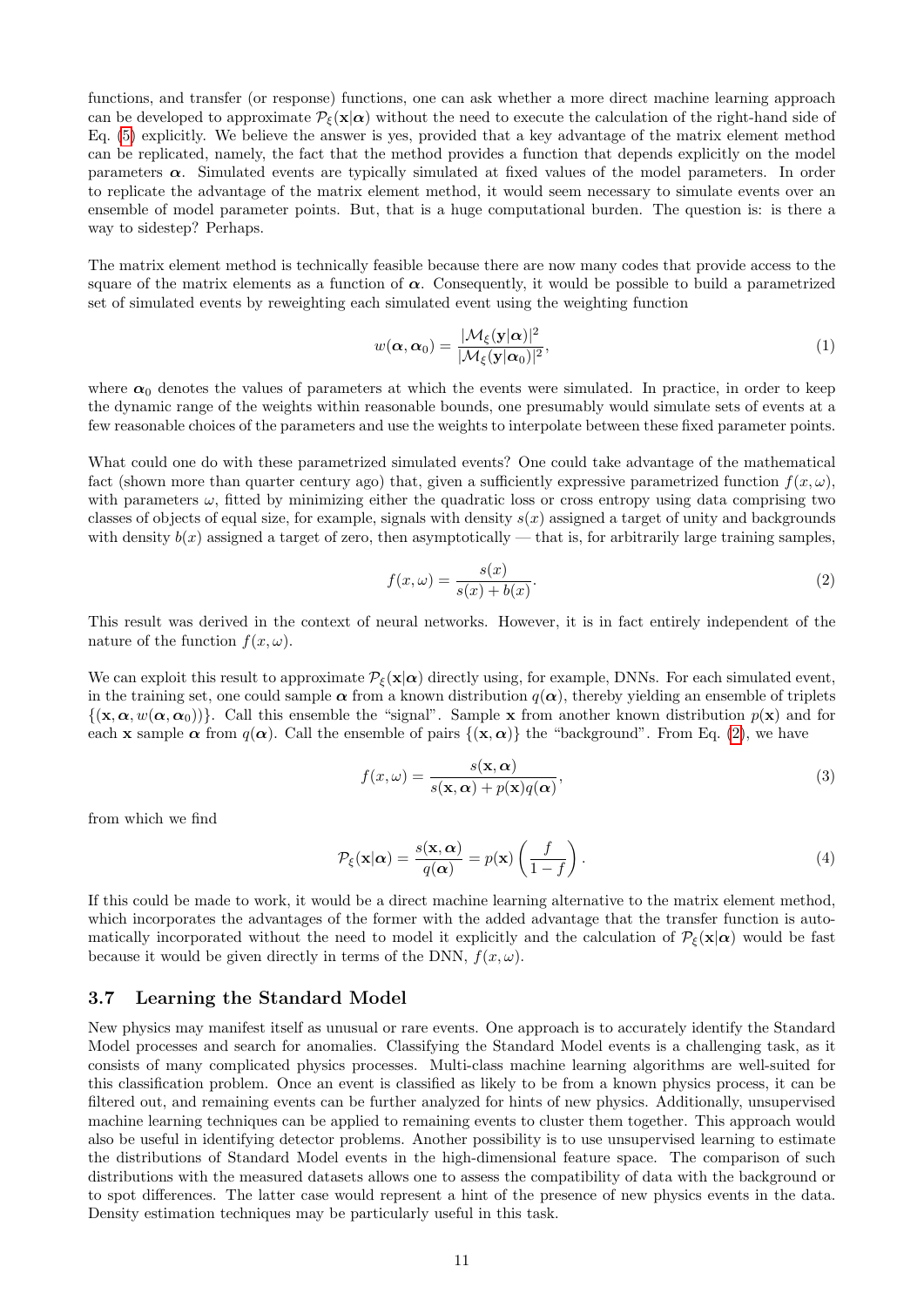# <span id="page-11-0"></span>3.8 Theory Applications

The theoretical physics community has a number of challenges where machine learning can have an impact. These include areas of theoretical model optimization with hundreds of parameters, searches for new models, understanding and estimation of the parton distribution functions and possibly quantum machine learning. The following details one such application: learning of the parton distribution functions with machine learning.

Making progress towards the objectives of the HL-LHC program (see Section [2\)](#page-5-1) requires not only obtaining experimental measurements of the physical processes but also reliable theory inputs to compare to. This becomes increasingly challenging as the experimental data gets more precise. There are numerous examples of phenomenologically relevant processes where the experimental uncertainty is comparable to the estimate of the theoretical uncertainty of the corresponding calculation.

Furthermore, the theory does not predict the value of all the inputs required for the computations (for example the value of the strong coupling constant  $\alpha_S$  evaluated at the Z mass), and there are situations where the equations resulting from theory cannot be solved to describe the physics adequately, and the corresponding theory inputs must be obtained from data instead. A more complex example is the determination of Parton Distribution Functions (PDFs): Quantum Chromodynamics (QCD) describes the proton collisions at high energy in terms of partons (e.g. quarks and gluons), but it is not possible to calculate directly from QCD the momentum carried by each quark or gluon within a proton since QCD is not solvable in its confined regime. Our lack of theoretical knowledge about the characterization of partons within a proton is embedded into a suitable definition of the Parton Distribution Functions (approximately the momentum densities of each of the partons). The PDFs then need to be determined from experimental data. The NNPDF collaboration uses machine learning techniques to obtain a PDF determination that is accurate enough to be suitable for high-precision collider data comparison. The NNPDF fitting procedure is described in full details in [\[46\]](#page-26-0).

The idea is to combine data from all relevant physical processes and fit a neural network representing each PDF. The difficulty of the procedure stems from the fact that multiple experimental inputs need to be combined to obtain a PDF fit. Each of these inputs adjoins only indirect constraints on the PDFs, leaving some regions of the PDF completely unconstrained by data. NNPDF fit includes around 50 datasets from different physical processes, and results that are not always consistent among themselves. Therefore, it is crucial to propagate the uncertainty of the experimental inputs into uncertainty on the PDFs via Monte Carlo Dropout [\[47\]](#page-26-1).

While the dataset is small, each experimental point has an indirect relation to the PDFs, as it is the result of the convolution of one or two PDFs with the corresponding partonic cross section. Code has been developed to compute these convolutions called APFELgrid [\[48\]](#page-26-2). Future research directions include the possibility of using standard ML frameworks to efficiently express the PDF fitting problem. The uncertainties of the theory calculations need to be taken into account as well in the fits. A fully systematic treatment of theory errors in PDFs is a topic of research where machine learning could play an important role. The dominant uncertainties in the data are no longer statistical and instead arise from correlated systematics. Determining those systematics accurately is non trivial on the side of the experimental analyses and can have a major impact on the resulting PDFs. The problem grows more complex when ML techniques for which there is no simple recipe to estimate the uncertainty are used extensively in the experimental analysis. Taking full advantage of these advanced methods requires interdisciplinary research and communication on topics such as developing regularization schemes for experimental covariance matrices.

In conclusion, it is not only important to obtain the best fit PDF, but also a reliable estimation of the uncertainty, which in turn requires controlling the uncertainty of the experimental and theoretical inputs.

### <span id="page-11-1"></span>3.9 Uncertainty Assignment

Until fairly recently, little attention has been paid to the problem of assigning a measure of uncertainty to the output of machine learning algorithms. However, there is a growing recognition that the lack of such measures is a serious deficiency that needs to be addressed. This is particularly problematic in particle physics where accurate uncertainty assignments are crucial for assessing the quality of quantitative results. Uncertainty assignment is especially urgent if machine learning methods are to be used for regression.

Standard methods exist in the statistics literature to quantify the uncertainty when an explicit likelihood function is available. Unfortunately, however, the overlap between the machine learning and statistics communities has been minimal at best. The problem of uncertainty offers many opportunities for fruitful collaborations between physicists, statisticians, computer scientists, and machine learning practitioners, and is something that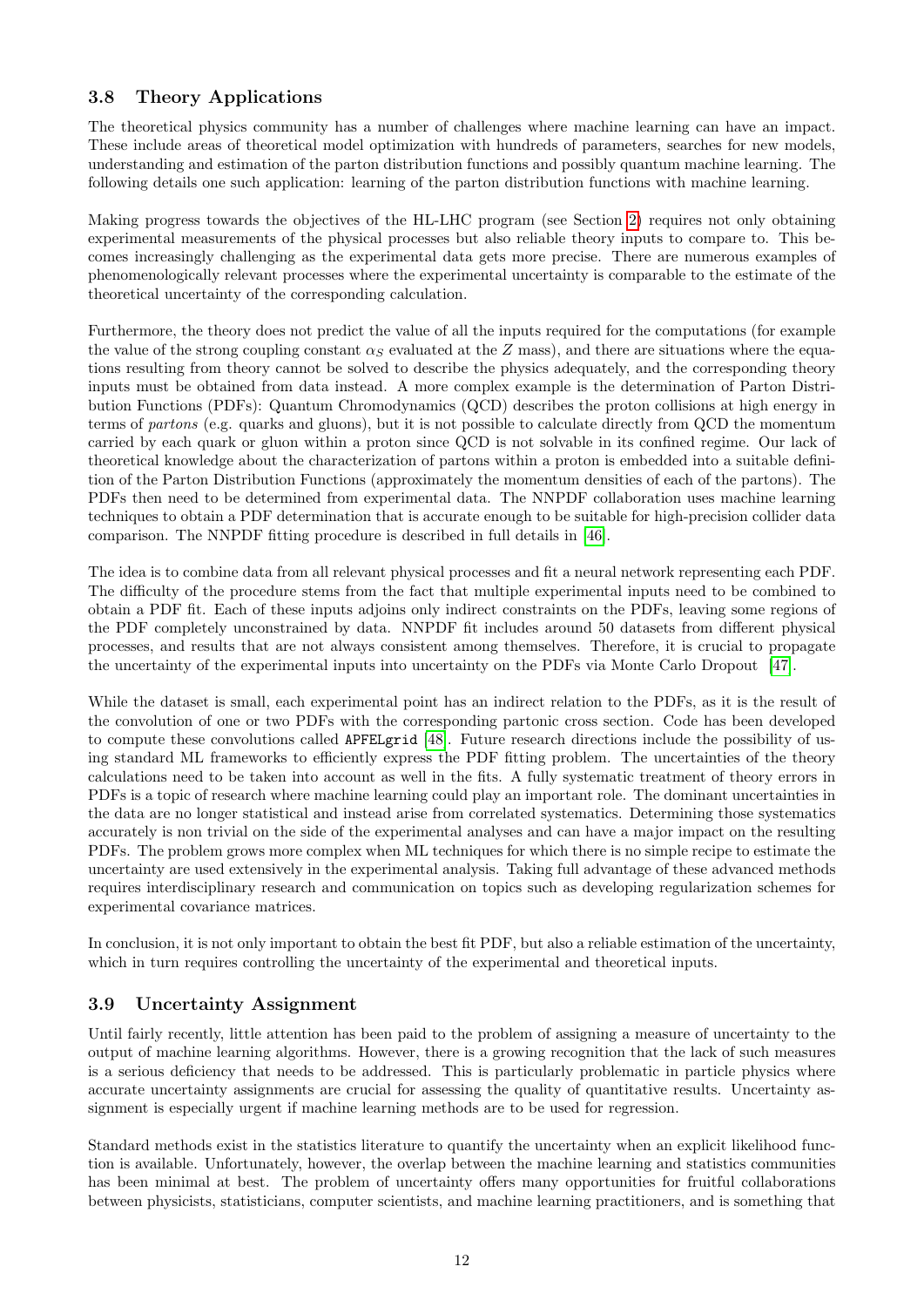ought to be vigorously encouraged. One area ripe for collaboration is in the use of Bayesian methods to quantify uncertainty using, for example, Hamiltonian Monte Carlo (HMC) sampling of posterior densities. One serious issue is that HMC is computationally prohibitive for DNNs. Therefore, new and more effective ways to perform large scale Bayesian calculations that go beyond HMC need to be developed, and it would be particularly useful to develop methods that can take advantage of multicore machines as discussed in Section [6.](#page-18-2) One possibility may be to explore deep probabilistic programming [\[49\]](#page-26-3)

## <span id="page-12-0"></span>3.10 Monitoring of Detectors, Hardware Anomalies and Preemptive Maintenance

Data-taking of current complex HEP detectors is continuously monitored by physicists taking shifts to check the quality of the incoming data. Typically, hundreds of histograms have been defined by experts and shifters are alerted when an unexpected deviation with respect to a reference occurs. It is a common occurrence for a new type of problem to remain unseen for a non-negligible period of time because such a situation had not been foreseen by the expert.

A whole class of ML algorithms called anomaly detection can be useful in such situations. They are able to learn from data and produce an alert when a deviation is seen. By monitoring many variables at the same, time such algorithms are sensitive to subtle signs forewarning of imminent failure, so that preemptive maintenance can be scheduled. Such techniques are already used in industry applications.

One challenge is that normal drifts in environmental conditions can induce drifts in the data. Beyond just reporting a problem, the natural next step is to connect an anomaly detection algorithm to the appropriate action: restart an online computer, contact an on-call expert, or similar. In the long term, the hardware and data structures of future detectors should be designed to facilitate the operation of anomaly detection algorithms.

### <span id="page-12-1"></span>3.11 Computing Resource Optimization and Control of Networks and Production **Workflows**

Data operations is one of the significant challenges for the upcoming HL-LHC. In the current infrastructure, LHC experiments rely on in-house solutions for managing the data. While these approaches work reasonably well today, machine learning can help automate and improve the overall system throughput and reduce operational costs.

Machine learning can be applied in many areas of computing infrastructure, workflow and data management. For example, dataset placement optimization and reduction of transfer latency can lead to a better usage of site resources and an increased throughput of analysis jobs. One of the current examples is predicting the "popularity" of a dataset from dataset usage, which helps reduce disk resource utilization and improve physics analysis time turn-over.

Data volume in data transfers is one of the challenges facing the current computing systems as thousand of users need to access thousands of datasets across the Grid. There is an enormous amount of metadata collected by application components, such as information about failures, file accesses, etc. Resource utilization optimization based on this data, including Grid components and software stack layers, can improve overall operations. Understanding the data transfer latencies and network congestion may improve operational costs of hardware resources.

Networks are going to play a crucial role in data exchange and data delivery to scientific applications in HL-LHC era. The network-aware application layer and configurations may significantly affect experiment's daily operations. ML can be applied to network security in order to identify anomalies in network traffic; predict network congestion; detect bugs via analysis of self-learning networks, and optimize WAN paths based on user access patterns.

# <span id="page-12-2"></span>4 Collaborating with other communities

# <span id="page-12-3"></span>4.1 Introduction

Discovery science provides a challenge that attracts brilliant minds eager to push the boundaries of scientific understanding of nature. Particle physics has a rich problem domain that offers avenues for intellectual reward. The goal is to achieve a vibrant collaboration between the data science and high-energy physics communities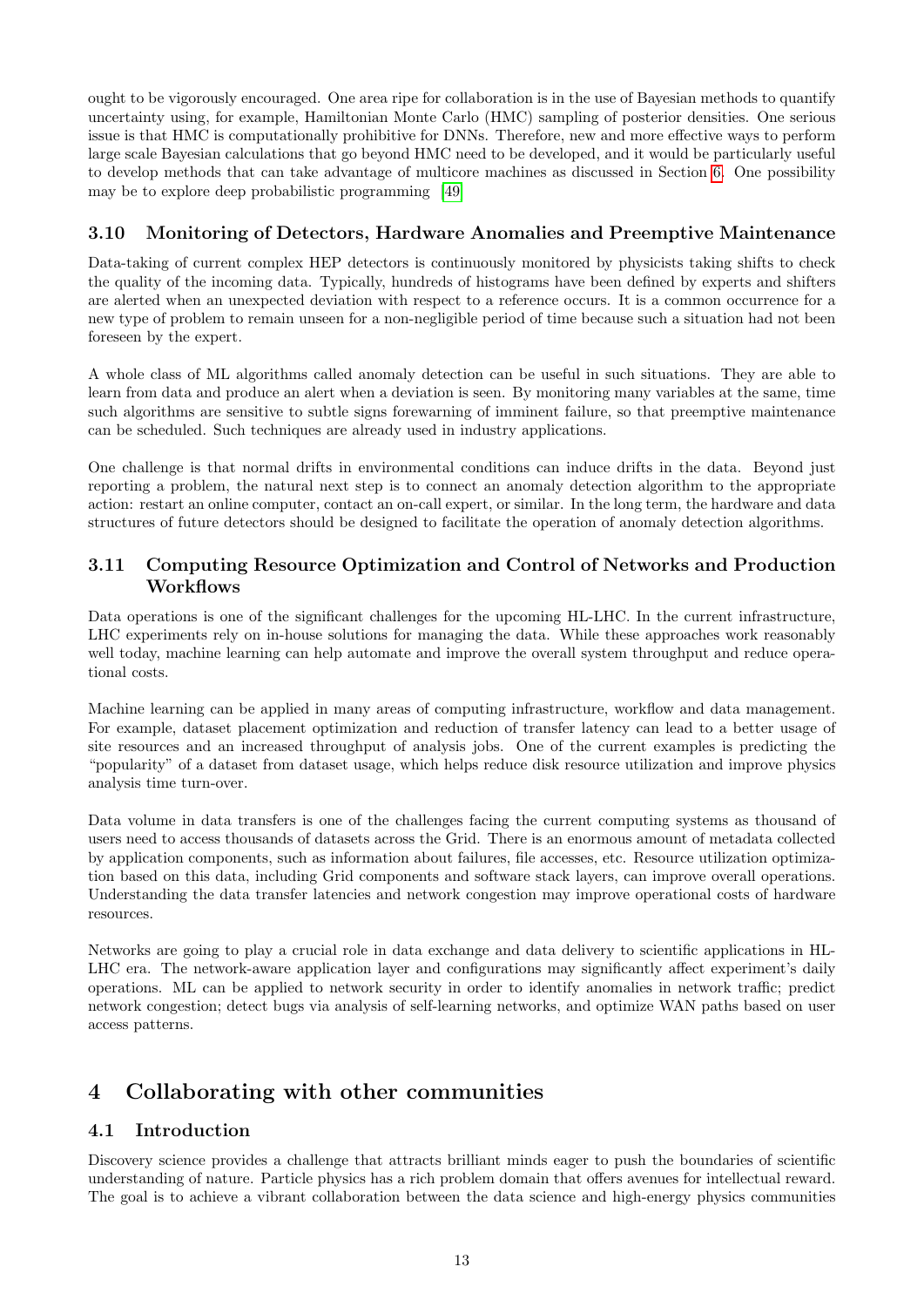by finding a common language and working together to further science. Both communities can benefit from such collaboration. The HEP community can explore new research directions and applications of machine learning, novel algorithms, and direct collaboration on HEP challenges. The ML community can benefit from a diverse set particle physics problems with unique challenges in scale and complexity, and a large community of researchers that can expand the machine learning horizon by contributing to solving problems relevant to both communities. For example, the treatment of systematic uncertainties is an important topic for the HEP and ML communities. By working together on common challenges, the two fields can further progress in solving such problems.

There are a number of existing examples of collaboration between HEP and ML that have produced fruitful results through mostly local connections (e.g. [\[8,](#page-24-5) [50,](#page-26-4) [51\]](#page-26-5) ). The HEP community should continue such collaborations and look for additional collaborations with the ML community.

The HEP community needs to define its challenges in a language that the ML community can understand. This may involve only retaining necessary information with clear and concise explanations as to its relevance. Machine learning likewise has a significant amount of domain knowledge. Ideas and solutions provided by both communities should be presented in an understandable way for scientists without in-depth knowledge.

### <span id="page-13-0"></span>4.2 Academic Outreach and Engagement

Direct collaboration between HEP researchers and computer scientists working in the area of machine learning is an important possible driver of innovation in the area of machine learning applications described in Section [3.](#page-6-1) It is important for high-energy physics to engage and collaborate with the academic community focused on new machine learning algorithms and applications as they will naturally be interested in applying new ideas to interesting and complex data provided by HEP.

Conferences and workshops are a core aspect of the academic ML community, and organizing or contributing to key conferences is a means of gaining interest. Organizing sessions or mini-workshops within major ML conferences, such as NIPS, would increase the familiarity of HEP within the ML community and jump-start future collaborations. This has been explored in single cases [\[52\]](#page-26-6) but is not an established, regular workshop series. At the same time inviting ML experts to HEP workshops, as done at [\[53\]](#page-26-7) and the DS@HEP series [\[2,](#page-24-1) [54,](#page-26-8) [55\]](#page-26-9), can foster greater long-term collaboration. There should be coordinated efforts to:

- Organize workshops and conferences open to external collaborators to discuss applications, algorithms and tools
- Organize thematic workshops around topics relevant to HEP

HEP should reach out to other scientific communities with similar challenges, for example astrophysics/cosmology, medium energy nuclear physics and computational biology. This can lead to more active partnerships to better collaborate on ideas, techniques, and algorithms.

# <span id="page-13-1"></span>4.3 Machine Learning Challenges

To engage the wider ML community, challenges such as the Higgs Boson Challenge (2014) or the Flavor Physics Challenge [\[52,](#page-26-6) [53\]](#page-26-7) have been organized on Kaggle. These types of challenges draw considerable attention from the machine learning community and additional similar challenges should be organized in the future.

Organization of a challenge requires a well documented dataset, a starting-kit and an evaluation metric to rank the solutions. This forces the organizers to simplify the problem as much as possible, while retaining its intrinsic complexity. The drawback of challenges is that once they are launched, participants priority is winning the challenge and not eventual collaboration with HEP. It is important to foresee upfront a way to integrate incoming solutions, for example via forums and post-challenge workshops (like [\[53\]](#page-26-7)) where a diversity of competitive algorithms can be presented. The challenge dataset and evaluation metric should be released publicly so that further developments can continue.

### <span id="page-13-2"></span>4.4 Collaborative Benchmark Datasets

There is a strong incentive for HEP to develop public benchmark datasets, beyond just challenges. Access to a dataset makes the discussion much more concrete and productive. Within the HEP community, common datasets enable comparisons of algorithms with much better accuracy, which is very useful for research and development. The same benchmark datasets can also be used for teaching, tutorials and training.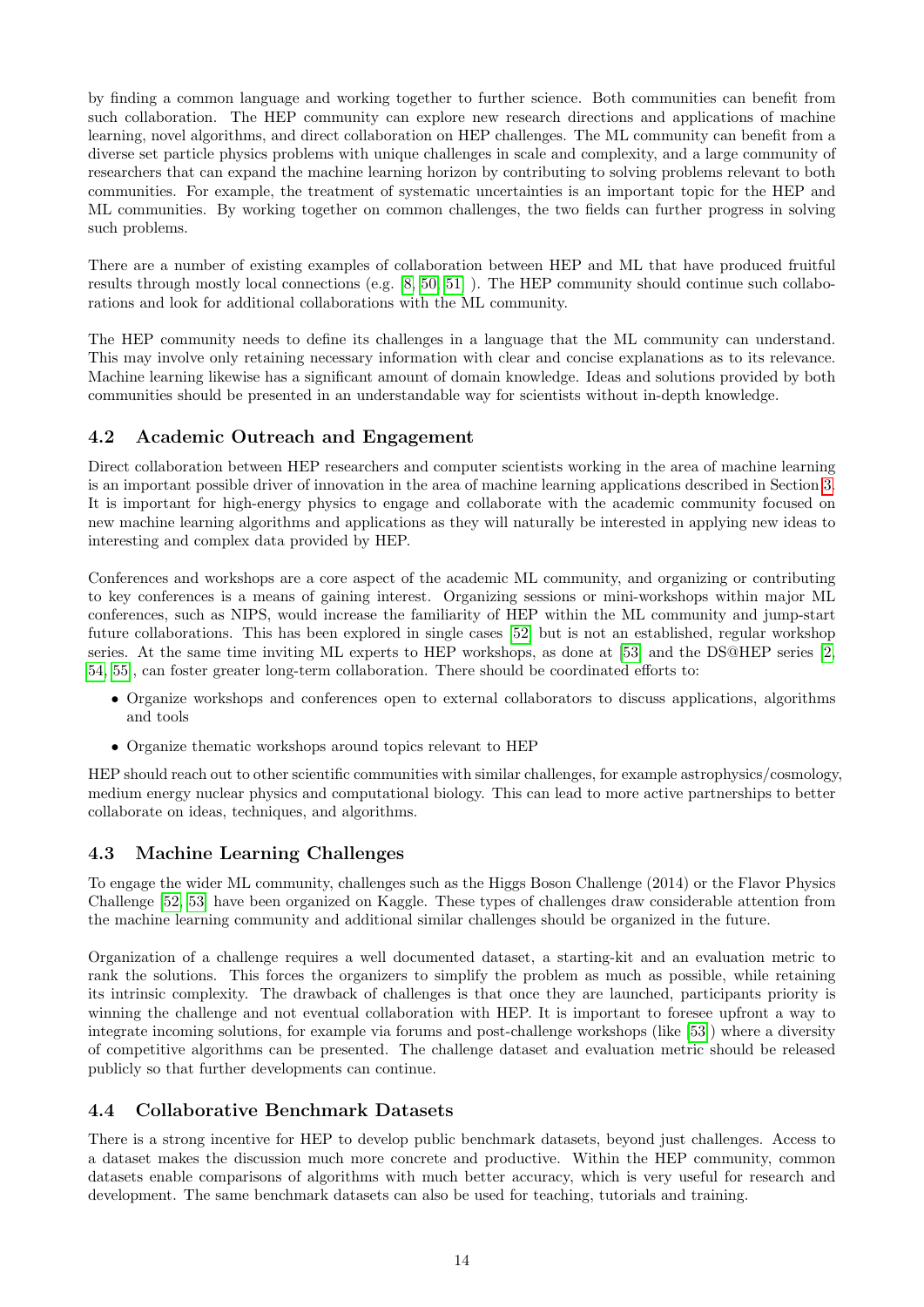These benchmark datasets could be built based on public simulation engines or released by experiments within the bounds of their data access policy. Even a small subset of an experiment's simulated data can be the base of a very valuable benchmark dataset. For example, the CMS experiment has released a significant amount of its simulated and collected data via the CERN Open Data Portal [\[56\]](#page-26-10).

To be maximally useful, the subsequent guidelines should be followed when designing a benchmark dataset:

- Simplify the dataset as much as possible while conserving all methodical difficulties relevant to solving the problem
- Document the dataset to make it understandable by a non-HEP expert
- Create methodologies and metrics for the evaluation of proposed solutions, and document them
- Prepare an integration plan for incoming ideas and solutions
- Feedback results of successful applications

The HEP community should organize and curate a variety of such benchmark datasets covering its current physics drivers and make them publicly available. To improve the reproducibility of results and algorithm comparisons, some of the data used for evaluation of the solutions should be kept private. Additionally, after investing heavily into producing highly-detailed and realistic simulations, the HEP community can provide the machine learning community with labeled datasets with high statistical power to test algorithms and develop novel ideas.

### <span id="page-14-0"></span>4.5 Industry Engagement

Industry has been focused on the development and adoption of machine learning techniques. In addition to algorithm and software development, one of the promising areas is the adoption of dedicated specialized hardware and high performance co-processors. GPUs, FPGAs, and high core count co-processors all have the potential to dramatically increase performance of machine learning applications relevant to the HEP community. One of the challenges is gaining the human expertise for development and implementation. Industry interactions bring specific technology opportunities and access to specialized expertise that can be difficult to hire and support internally.

There are specific areas of development where industry has expressed interest in collaborating with HEP. Automated resource provisioning, data placement, and scheduling are similar to industrial applications to improve efficiency. Applications such as data quality monitoring, detector health monitoring and preventative maintenance can be automated using techniques developed for other industrial quality control applications. There are two more forward looking areas that coincide with HEP physics drivers, namely computer vision techniques for object identification and real-time event classification. These present a challenge to industry due to its complexity and benefit outside of HEP.

CERN OpenLab is a public-private partnership that accelerates the development of cutting-edge solutions for the LHC community and wider scientific research. CERN OpenLab has established the infrastructure to maintain non-disclosure agreements, to arrange ownership of intellectual property, and to provide an interface between CERN and industry. As part of its upcoming phases, OpenLab plans to explore machine learning applications for the benefit of LHC experiments computing and the HL-LHC. Such initiatives and industry partnerships should be supported in the future.

# <span id="page-14-1"></span>4.6 Machine Learning Community-at-large Outreach

Another form of engagement is using the communications mediums to broadcast our challenges and attract interested collaborators. There are a variety of channels which can be leveraged to increase the visibility of our problems and research opportunities in the ML community. These can be popular forums such as reddit, personal or official blogs, social media, or direct contact with influential personalities.

Podcasts have shown to be a great vehicle for reaching a large audience. Listeners are keen to consume material that is outside of their immediate problem domain in a way that is easy to digest. There is an abundance of machine learning podcasts with a large base of listeners that can be targeted for outreach:

- [Linear Digressions](http://lineardigressions.com/) (co-hosted by former ATLAS Ph.D. Katie Malone)
- [Partially Derivative](http://partiallyderivative.com/)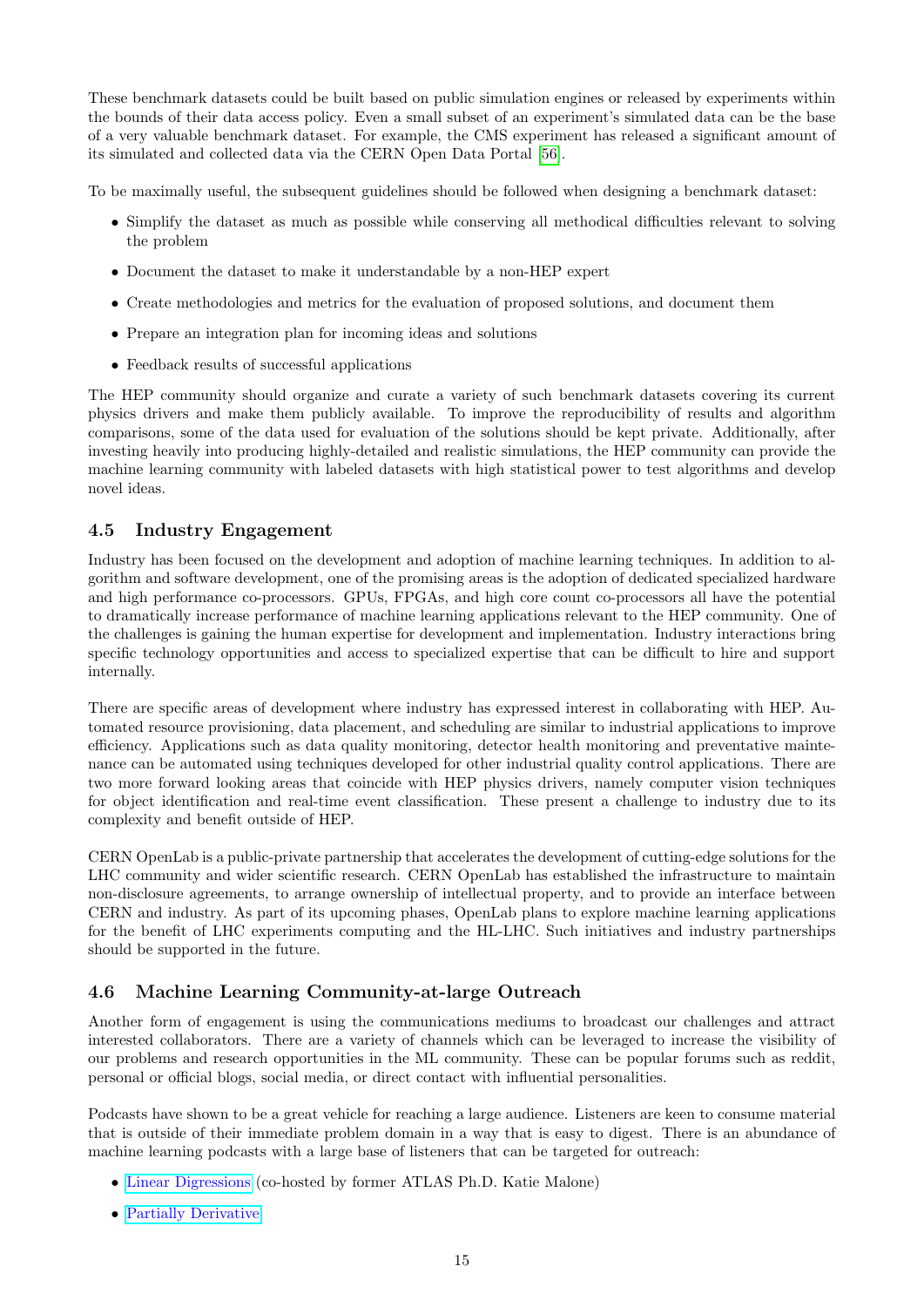- [Talking Machines](http://www.thetalkingmachines.com/)
- [Data Skeptic](https://dataskeptic.com/)
- [Becoming a Data Scientist Podcast](http://becomingadatascientist.com/)
- [Not So Standard Deviations](https://itunes.apple.com/us/podcast/not-so-standard-deviations/id1040614570?mt=2)
- [This Week in ML & AI](https://twimlai.com/)

Another form of engagement is through outreach-style blog posts to explain HEP challenges in a way that is easy to understand by the public.

Another outreach opportunity is to make HEP related presentations at machine learning Meetups across the world to generate awareness, engage community, foster cross pollination of ideas between HEP and industry. Some popular ML meetups are:

- NYC: <https://www.meetup.com/NYC-Machine-Learning/>
- Berlin: <https://www.meetup.com/Advanced-Machine-Learning-Study-Group/>
- SF: <https://www.meetup.com/SF-Bayarea-Machine-Learning/>

In conclusion, existing outreach efforts should be expanded to attract greater collaboration between the HEP and ML communities. By understanding and speaking the same language, the two communities can better collaborate and find solutions to present and future challenges.

# <span id="page-15-0"></span>5 Machine Learning Software and Tools

Machine learning does not exist without software. There are a large variety of algorithms written in different programming languages and general software frameworks that combine many classes of methods into one package. The following sections focus on specific topics and challenges related to machine learning software design in HEP.

### <span id="page-15-1"></span>5.1 Software Methodology

Presently, there are two machine learning software methodologies in high-energy physics. The first approach is to implement abstract ML algorithms in HEP-developed toolkits, such as the Toolkit for Multivariate Analysis (TMVA) in ROOT. This provides on site support to physicists and dedicated development for HEP data formats and applications. The second approach is to rely on externally developed software, of which there are many examples. This often requires tedious and repetitive work to adapt HEP data formats to external software, breaks analysis workflows and introduces difficulties in the analysis software development. Historically, a variety of approaches and competition among them has led to important breakthroughs in the field. On the other hand, having too many choices increases repetition and leads community segmentation and possible issues with reproducibility. There is some convergence of the two approaches. Converters have been written for the reintegration of some externally trained models into HEP tools, like [\[57\]](#page-26-11). Complementarily, interfaces between HEP and external tools have also been developed.

# <span id="page-15-2"></span>5.2 I/O and Programming Languages

The sheer amount of data accumulated by HEP experiments requires data access optimization because. Such I/O performance is very dependent on data formats. Moreover, support for reading data in different formats is required for certain use-cases.

Exploration of new file systems and methods to improve I/O limitations are important and the following R&D studies should take place:

- Explore new file systems to assess  $I/O$  limitations;
- Use alternative industry approaches such as Google BigQuery to explore various data access patterns;
- Explore parallel data processing platforms such as Apache Spark for ML training.

Although particle physics has been reliant on C++ over the past decade, the machine learning community has explored other programming languages, in particular the python-based ecosystem.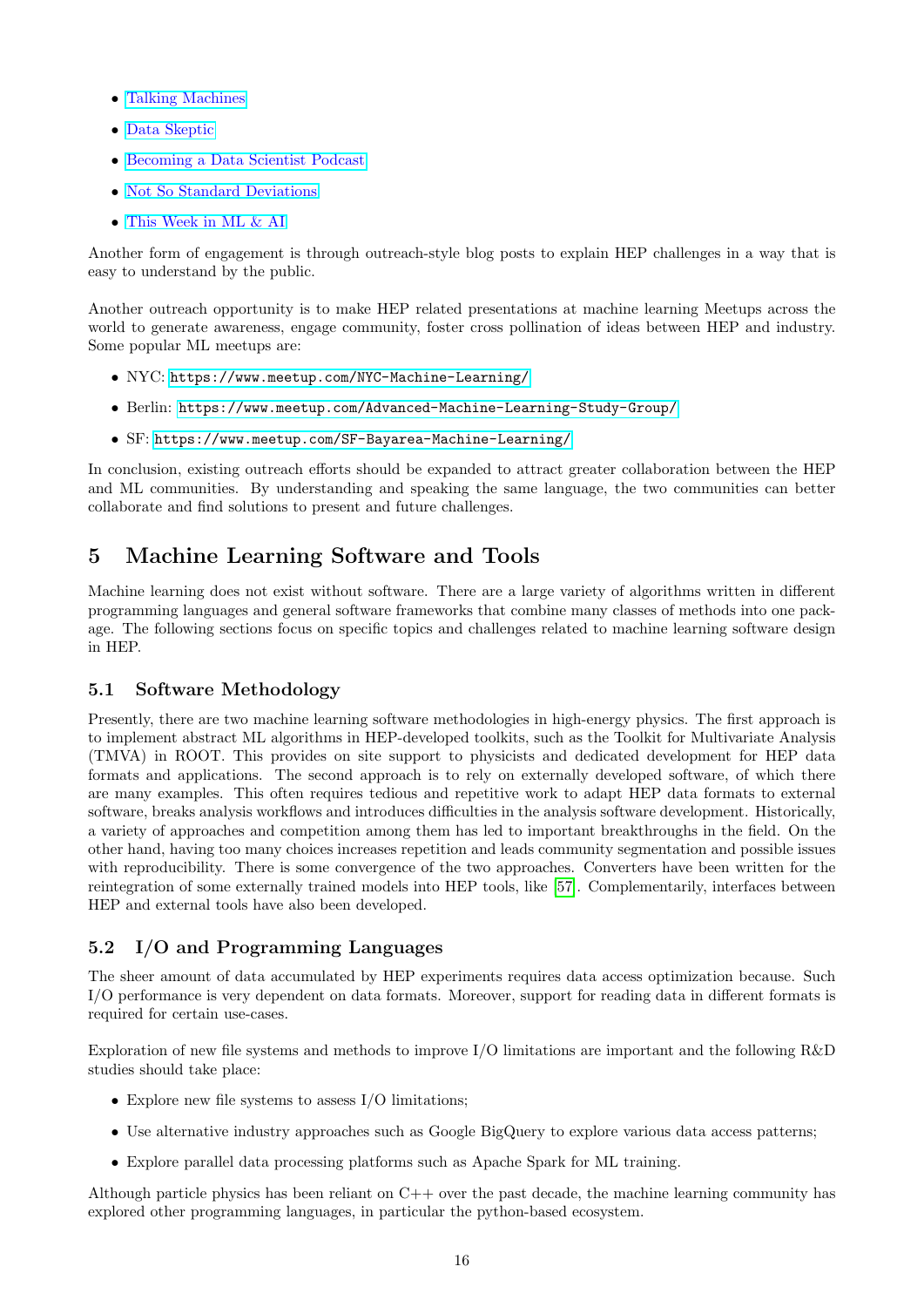## <span id="page-16-0"></span>5.3 Software Interfaces to Acceleration Hardware

Modern machine learning software significantly benefits from the use of hardware accelerators such as GPUs. At the same time, ML users should not be hindered in their development of new applications by writing platformdependent code. Various interfaces to different hardware architectures are needed in order to make efficient use of the available computing resources. The emergence of the Open Computing Language (OpenCL) allows programming of high-level interfaces that can run on various hardware platforms.

Machine learning tools often provide different sets of APIs to develop and train the models in one language, and various bindings to use trained models in other programming languages. This is a convenient model for many HEP applications, such as the trigger system, where (1) application latency puts stringent requirements on the software and hardware used and (2) the general purpose training platform might be different from the highly specific deployment platform.

### <span id="page-16-1"></span>5.4 Parallelization and Interactivity

Training ML algorithms takes a significant amount of time and parallelization at various levels is desired, such as the parallelization of the computations within a single model. Another type of parallelism is data parallelism that targets the processing phase of the training with data partitioning and model training using distributed workers. Frameworks like Apache Spark and ideas such as batch training offer promise in this area.

One often needs to produce many different machine learning models, for example while tuning hyper-parameters or performing k-fold cross-validation, and distribution of these algorithms is key to the reduction of the overall training time. ML algorithm inference significantly benefits from parallelization as well. Although event selection in a particle physics trigger system is "embarassingly parallel [\[58\]](#page-26-12)", parallel processing frameworks are developed to reduce the memory footprint. Complex models might well be too big to reside once per CPU core in memory and need to be hosted in shared memory. At the same time the stringent latency requirements impose constraints on the type of algorithms that can be easily deployed.

The availability of interactive frameworks, for example Jupyter notebooks, allows for rapid prototype development and testing of ML tools. Such frameworks also ease the connection between the description of models and the data, providing straightforward means of visualizing models and data. HEP has started to exploring interactive frameworks, such as the Service for Web Based Analysis (SWAN) [\[59\]](#page-26-13). One of the challenges is availability of adequate hardware resources for these systems.

### <span id="page-16-2"></span>5.5 Internal and External ML tools

Internally developed ML software, such as the Toolkit for Multivariate Analysis (TMVA, [\[60\]](#page-26-14)), has been developed to apply a variety of machine learning algorithms to HEP challenges. Currently, many published HEP analyses with machine learning have made use of TMVA. There is also software developed in HEP, such as NeuroBayes [\[61,](#page-26-15) [62\]](#page-26-16) and RuleFit, that have gained popularity outside of HEP.

At the same time, the ML landscape has evolved and many different ML tools have emerged and gained popularity. There are a growing number of published results based on externally developed tools. The latter, often developed directly by industry for specific applications, are constantly undergoing development, incorporating the latest algorithms from academia. Currently, both internal and external tools are used by the HEP community. TMVA has also undergone significant development in recent years. In addition, there are smaller tools developed in the HEP community, extending either internal or external ML tools for specific use cases and applications within HEP experiments, such as hep ml [\[63\]](#page-26-17) for training ML classifiers in HEP specific tasks, or tmva-branch-adder [\[64\]](#page-26-18) and lwtnn [\[57\]](#page-26-11) to facilitate classifier inference tasks.

This begs the question: what aspects of ML development and use should the HEP community focus on in the next 5-10 years? There are several aspects to consider including data formats, community size, and interfaces.

#### <span id="page-16-3"></span>5.5.1 Machine Learning Data Formats

HEP and ML communities currently make use of different data formats. HEP heavily relies on the ROOT software framework for data storage, data processing, and data analysis. The machine learning community uses a large variety of formats, as shown in Figure [1.](#page-17-0) This figure also shows the relationship of machine learning data formats with ROOT: the ROOT file format is very flexible, though it requires a significant time investment to learn the proper use. Table [1](#page-17-1) summarizes the current machine learning toolkits and file formats they support.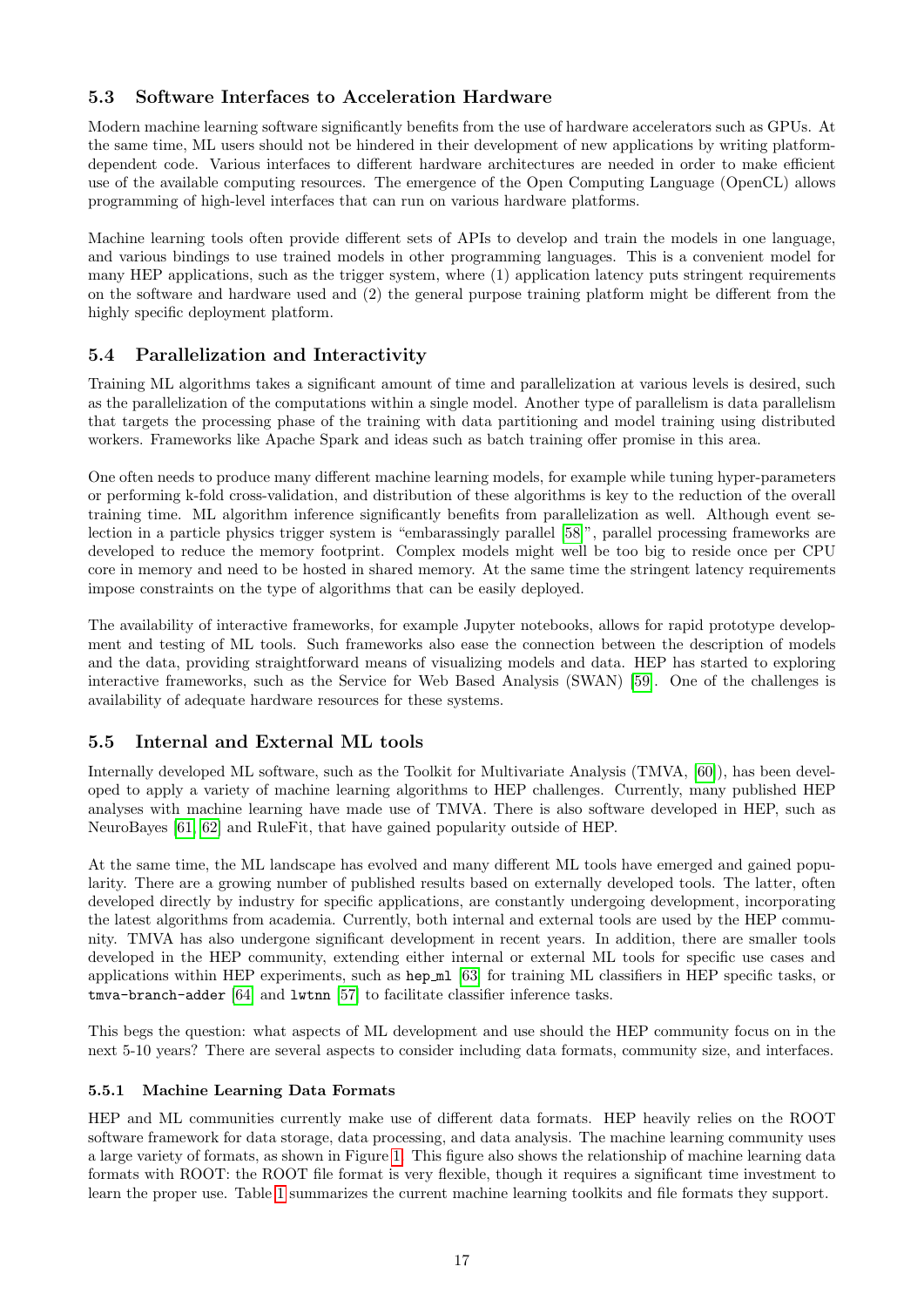

<span id="page-17-0"></span>Figure 1: Existing data-formats used by ML communities.

<span id="page-17-1"></span>Table 1: This table lists various data formats (rows) and ML tools (columns). The  $\checkmark$  indicates that there is a native solution, while  $\times$  means that the conversion from one data-format to another is straightforward (the conversion mechanisms from Table [2](#page-19-1) are omitted here). The following notation has been used to denote the data-formats: T Trees, F flat tables, M sparse matrices, R row-wise arrays, C column-wise arrays S static data structures

|                          | TMVA | TensorFlow | Theano                                             | Scikit   | $\mathbf R$ | Spark | VW       | libFM    | RGF      | Torch |
|--------------------------|------|------------|----------------------------------------------------|----------|-------------|-------|----------|----------|----------|-------|
|                          |      |            |                                                    | Learn    |             | МL    |          |          |          |       |
| $ROOT$ $[T, C]$          |      |            | through conversion into other formats, see Table 2 |          |             |       |          |          |          |       |
| $\text{CSV}[\textbf{F}]$ |      |            |                                                    |          |             |       | $\times$ | $\times$ | $\times$ |       |
| $libSVM$ [M]             |      |            |                                                    |          |             |       | $\times$ |          | $\times$ |       |
| VW [M]                   |      |            |                                                    |          |             |       |          |          |          |       |
| $RGF$ [M]                |      |            |                                                    |          |             |       |          |          |          |       |
| NumPy [R]                | [65] |            |                                                    |          |             |       | $\times$ | $\times$ | $\times$ |       |
| Avro $[S, R]$            |      |            |                                                    |          |             |       |          |          |          |       |
| Parquet [S, C]           |      |            |                                                    |          |             |       |          |          |          |       |
| HDF5 $[S]$               |      | X          | $\times$                                           | $\times$ |             |       |          |          |          |       |
| R df[R]                  |      |            |                                                    |          |             |       |          |          |          |       |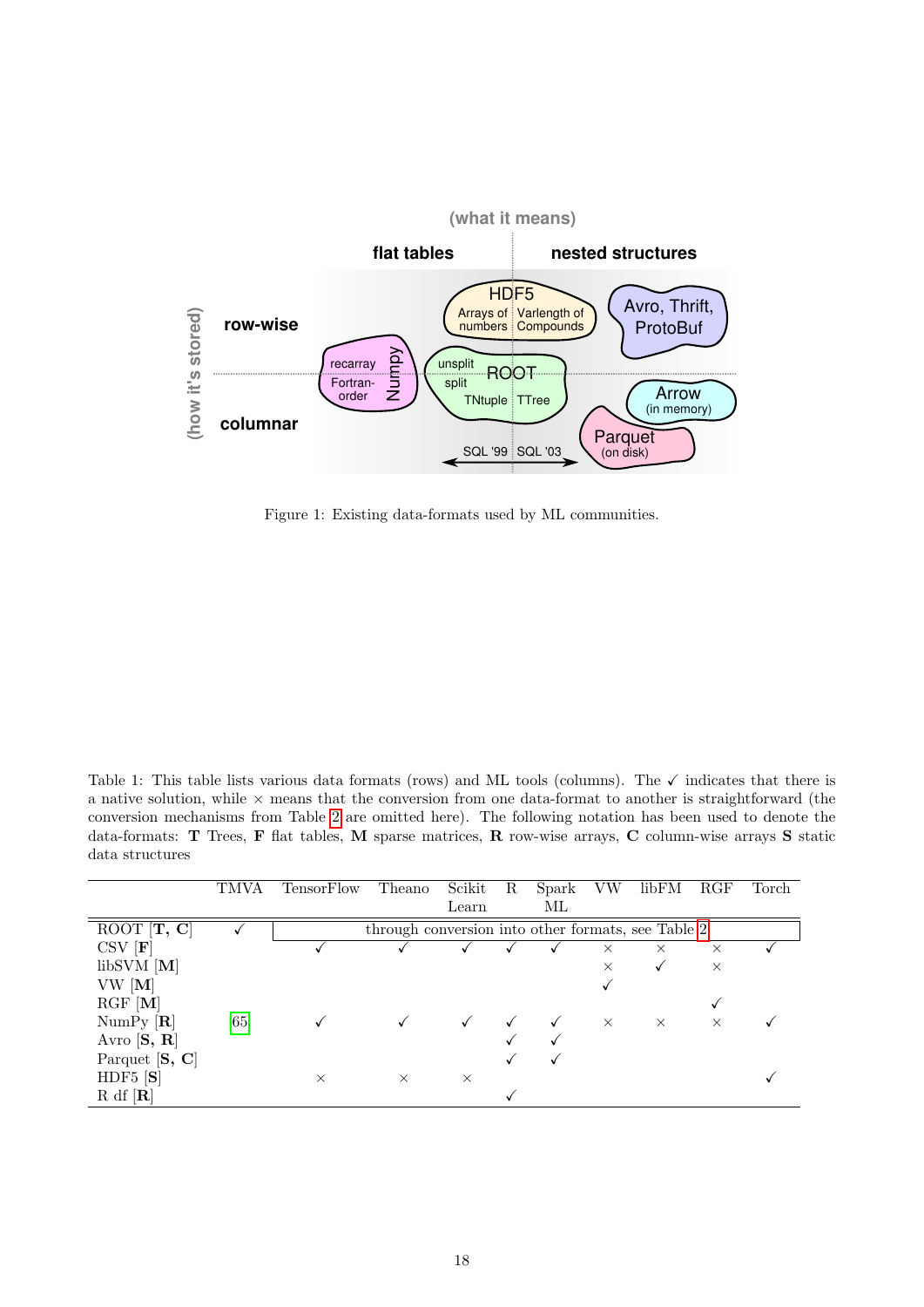#### <span id="page-18-0"></span>5.5.2 Desirable HEP-ML Software and Data Format Attributes

A desirable data format should have the following attributes: high read speed for efficient training, sparse readability without loading the entire dataset into RAM, compression, and common use by the machine learning community.

HEP machine learning applications require highly performant and flexible algorithms to address the variety of use cases. Some applications, such as triggering, also have to work under tight latency constraints of the order of a few microseconds and below. The data sets are extremely large, which comes with I/O challenges as described in Section [5.2.](#page-15-2) This is expected to become even more challenging, as the LHC continues to ramp-up and deliver increasingly large amounts of data.

As discussed in Section [5.3,](#page-16-0) machine learning tools use a number of languages. To use these tools it will therefore be important to offer adequate support. In production software environments, ML classifiers will be part of larger C++ or python applications. Classifiers from external tools will probably fit perfectly into python applications, but for  $C++$  applications, restrictions to toolkits with  $C++$  API or the use of  $C++$  converters may be needed to make sure the training result can be evaluated.

Advantages of using the external tools are the size of the community that uses and supports them, being able to easily keep up with progress in the industry and profit from the forefront of the ML research. It should also be noted that some of the recent industrial efforts to develop and maintain ML-tools rely on resources far beyond that of basic research. The deep learning tools of the previous and current generations constitute a demonstration of corresponding quality.

Disadvantages of using external tools are that, they is often no guaranteed support over the lifetime of particle physics experiments, and it can be difficult to adapt them to HEP specific requirements which may not be among the priorities of the ML community.

Advantages of using internal tools are that decisions about long-term support remain in the community, and the tools can be adapted to the specific needs of HEP. Disadvantages include that any new algorithm and idea first needs to be ported before their use can be evaluated.

#### <span id="page-18-1"></span>5.5.3 Interfaces and Middleware

One approach to bridge the gap between internal and external tools is by building interfaces. Some researchers prefer to convert their data to the file formats used by external tools and to work exclusively with external tools. This has the advantage of working as close as possible with the ML community's tools and its documentation, and is as close to what is used by ML researchers as possible. This may come with the difficulty of converting back to a HEP format, when analyzing the data further with a fitting framework [\[66–](#page-26-20)[68\]](#page-26-21). At the same time, interfaces have been built between TMVA and external machine learning tools, allowing for their use and direct comparison between their performance. Currently, interfaces to R, scikit-learn, keras and tensorflow have been developed. Those have the advantage of providing a homogeneous interface and require little training overhead for those already knowledgable in using TMVA.

A more general approach to file format conversion is to build middleware solutions that export HEP-specific formats like ROOT to formats used by external machine learning tools. Existing middleware solutions are shown in Table [2.](#page-19-1)

Approaches to bridge the different languages and data formats inside and outside of HEP include providing interfaces or building middleware solutions that translate HEP-specific data formats to external ML tools. It is a topic of current research to determine the most efficient solution.

# <span id="page-18-2"></span>6 Computing and Hardware Resources

A typical high-energy physics data model consists of a hierarchy of increasingly refined data stores. Each store provides a refined view of a list of "events", the self contained records that capture the state of the detector at the time when a particle interaction occurs. At the bottom of the hierarchy is the raw data, a byte-stream of the readout from detector electronics. At the top of the hierarchy are the "high-level" physics objects, such as electrons or jets, providing descriptive information about the quality and topology of physics events. The data stores are typically processed by independent copies of identical code processed in batch computing queues.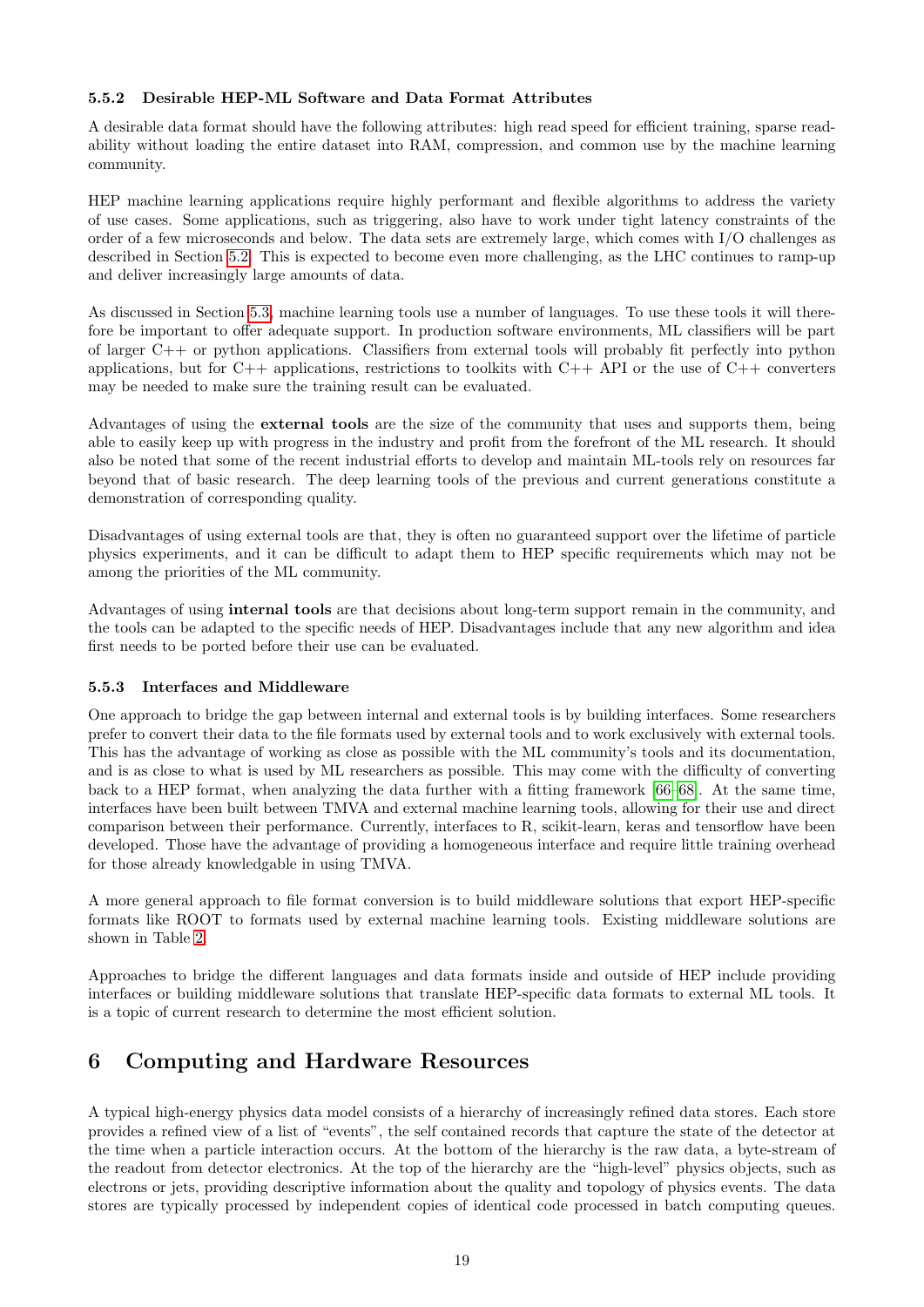<span id="page-19-1"></span>

|  | Table 2: Middleware solutions translating the ROOT data format to other formats. |  |  |  |  |  |  |  |  |
|--|----------------------------------------------------------------------------------|--|--|--|--|--|--|--|--|
|--|----------------------------------------------------------------------------------|--|--|--|--|--|--|--|--|

| <b>PyROOT</b> | Python extension module that allows the user to interact with ROOT data/classes. [69]      |
|---------------|--------------------------------------------------------------------------------------------|
| root_numpy    | The interface between ROOT and NumPy supported by the Scikit-HEP community. [65]           |
| root_pandas   | The interface between ROOT and Pandas data frames supported by the DIANA/HEP project. [70] |
| uproot        | A high throughput I/O interface between ROOT and NumPy. [71]                               |
| c2numpy       | Pure C-based code to convert ROOT data into Numpy arrays                                   |
|               | which can be used in $C/C++$ frameworks. [72]                                              |
| root4j        | The hep.io.root package contains a simple Java interface for reading ROOT files.           |
|               | This tool has been developed based on freehep-rootio. [73]                                 |
| $root2$ npy   | The go-hep package contains a reading ROOT files.                                          |
|               | This tool has been developed based on freehep-rootio. [73]                                 |
| root2hdf5     | Converts ROOT files containing TTrees into HDF5 files containing HDF5 tables. [74]         |

The result of this processing is filtered data and extracted physics parameters.

At present, training of machine learning algorithms is done using dedicated or private resources. These vary in configuration and processing power, depending on the size of the data and complexity of the algorithm. For a given event, the evaluation of algorithms is performed on a single core producing a single discriminator or regressor output. In order to progress to evaluation of complex machine learning algorithms, more computing power is needed in both the training and evaluation stages, as larger amounts of data are needed to feed models with tens or hundreds of thousands of parameters. This implies the expansion of the current computing model to include architectures that are well suited to machine learning tasks, such as many integrated core (MIC), graphical processing units (GPUs) and Tensor Processing Units (TPUs). This is a fundamental departure from the single-core or few-core jobs. These architectures provide a significant computational speed improvement for both training and evaluation of ML algorithms, but require dedicated hardware, drivers, and software configuration.

Similarly, the locality and bandwidth of large data stores will need to be optimized in order to avoid bottlenecks in training and evaluation for analysis. Data placement and the need to use dedicated hardware indicate that a transition to HPC, or HPC-like, architectures may be needed to achieve the desired performance. Due to significant synergy with the direction of industry in this respect, use of commercially available resources should be considered for future high-energy physics computing models.

In the following subsections we will discuss the resource needs for the physics drivers mentioned earlier: fast simulation, real-time analysis, object and event reconstruction and particle identification. The limitations of the current computing model are discussed as well as how those physics driver needs can be met in the future.

# <span id="page-19-0"></span>6.1 Resource Requirements

The popularity of deep learning methods is to a large extent due to the possibility of training these models in a reasonable amount of time with large scale parallelism. In particular, the training stage requires repeated simultaneous access to many data elements and specialized hardware has been developed for training deep learning models.

In contrast, inference can be an operation applied to a single data element at a time and needs to be performed only once. Inference has less demands on I/O and is limited only by the computing power and model complexity. Because inference has real-time applications in high-energy physics, latency and throughput constraints are the main challenges.

A typical HEP application can require up to 1 GPU-week to train a single model. To obtain the best results and understand the performance of the model, an average of 100 hyper-parameter points optimization is typically performed. A single project could therefore easily require up to a full GPU-year for training. The speed up of the training process can be obtained by means of faster and more capable hardware, parallelization of single training and by splitting training over multiple nodes. Resources, such as GPUs, TPUs and MIC need to be evaluated in the context of realistic benchmark particle physics applications.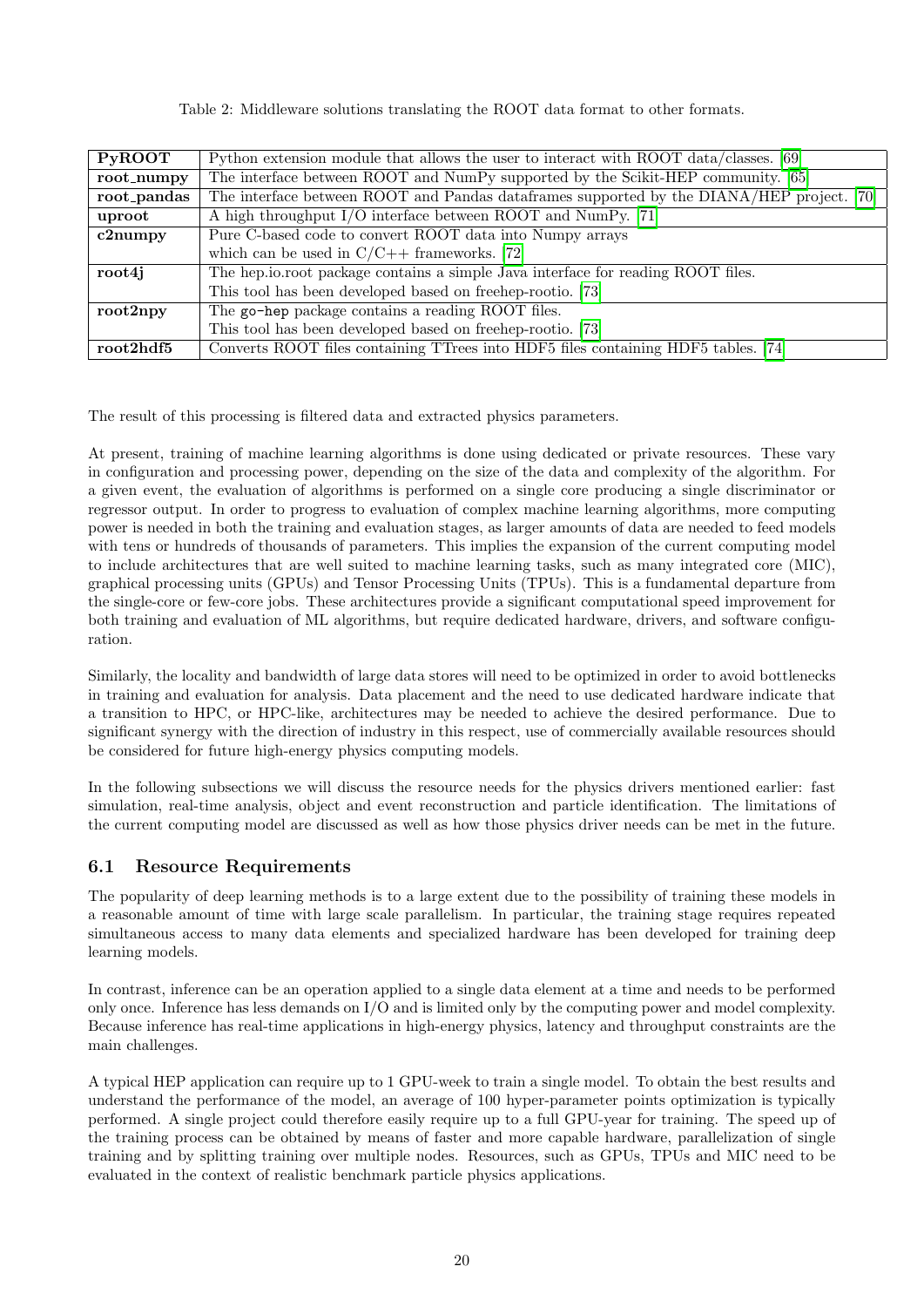If different ML techniques can achieve equivalent physics performance but require different processing power, it is important to quantify what is driving the performance gains and what level of performance-processing power trade-off is maintainable to achieve the required physics goals.

# <span id="page-20-0"></span>6.2 Graphical Processing Units

GPUs have been extremely useful in speeding up the training of complex deep learning models. Many researchers in HEP are currently relying on private or university GPU clusters to perform machine learning training. Unfortunately, there is no centralized GPU resource available for general HEP usage. Availability of greater and more modern GPU resources would significantly reduce the training time and assist many on-going  $R\&D$ efforts in the community.

## <span id="page-20-1"></span>6.3 Cloud TPUs

Cloud TPUs systems are built around Google's TPUs, which are custom silicon chips for machine learning. Cloud TPU Pods are multi-rack supercomputers that can include more than 1,000 TPU chips as well as many host machines. Cloud TPUs and Cloud TPU Pods are optimized to accelerate the dense linear algebra that is commonly found in cutting-edge deep neural network models, but they can potentially be used for other purposes as well. Current efforts in the HEP community are studying the use of Cloud TPUs for possible acceleration of the training stage. Cloud TPUs and Cloud TPU Pods are available to the public via Google Cloud [\[75\]](#page-27-0).

# <span id="page-20-2"></span>6.4 High Performance Computing

Resource-rich many-core processors such as MIC, GPUs, and TPUs are vital to the optimization of the training time of most modern machine learning algorithms, including deep neural networks, generative adversarial networks, autoencoders, etc. Availability of High Performance Computing (HPC) resources equipped with many-core processors and high-performance network storage are essential to distributed running of large-scale machine learning algorithms. Current efforts to bring and expand the availability of HPC resources in highenergy physics computing will be vital to the successful progress of the application of machine learning techniques to current and future experiments.

# <span id="page-20-3"></span>6.5 Field Programmable Gate Arrays

Field Programmable Gate Arrays (FPGAs) provide an efficient and low-latency application of machine learning algorithms directly at the level of hardware, as desirable for HEP trigger systems. The following ML algorithms are more suitable for FPGAs due to their simpler parallelization: boosted decision trees, random forests and decision rule ensembles. For example the CMS experiment currently uses boosted decision trees in FPGAs in the trigger system to estimate muon momenta. Further research and development is needed in this area to apply more advanced machine learning techniques like deep learning directly in the hardware. One of the challenges is the limited availability of floating point operations gates and the precision needed to maintain the best performance. The possibility of coupling the FPGAs with a CPU with significant random-access memory (RAM) allows the shift of some of these operations to RAM.

### <span id="page-20-4"></span>6.6 Opportunistic Resources

The current HEP computing model is based on a tiered structure where computing resources are mostly large data centers providing CPU resources for collaboration. Although existing resources are gradually moving towards supporting GPUs, it is unlikely to reach all HEP computing centers in the near future. Therefore opportunistic resources are a possible option for training machine learning applications.

Currently, cloud solutions provided by the industry run ML workflows on dedicated hardware and offer interfaces for training machine learning models. The scientific community should work closely with cloud providers to harmonize our analysis computing needs and data access patterns with their business models. Costs of the cloud resources should be compared with the costs of procuring these resources independently.

In order to make the best use of resources available to the community, all resources should ideally be made available through a unique work queue. That implies some uniformization of the software stack, and several specific requirements in the resource management system, especially in terms of data movement.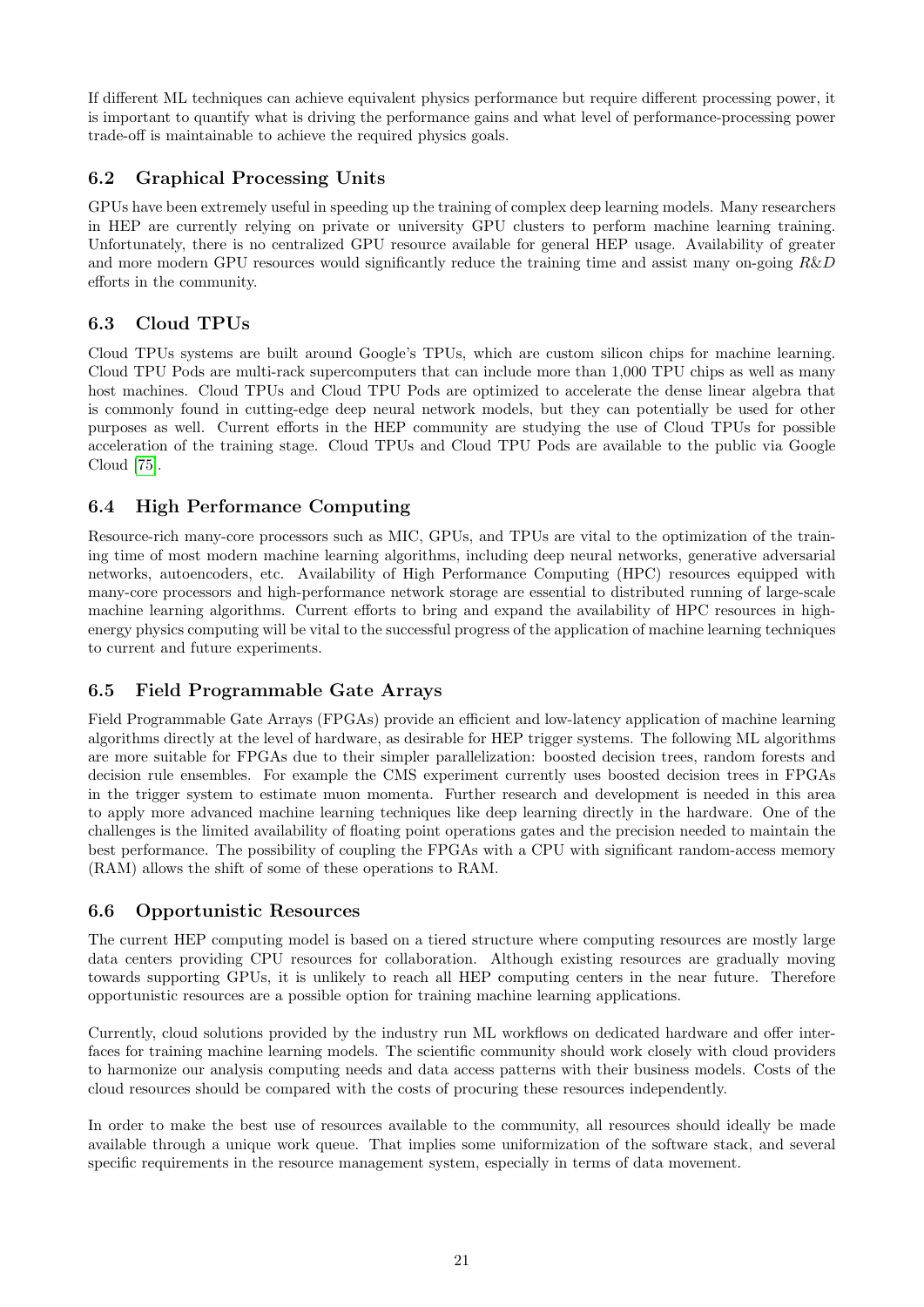### <span id="page-21-0"></span>6.7 Data Storage and Availability

Data storage limitations will have a major impact on machine learning applications. Presently, to train machine learning algorithms, it has been possible to take advantage of increases in statistics of Monte-Carlo simulated events needed for other use cases. Further machine learning progress may require more simulated data than what is available today. How to produce and store these additional large amounts of data is a challenge that needs to be overcome.

Availability of data at PByte/EByte scale represents another challenge for the ML community. A good solution must provide access to a large data volume for hundred or thousand of users simultaneously. Additionally, data movement might need to be automatized to make the training data available transparently at high speed local storage with use of an automatic caching mechanism. The success of Apache Spark and Google BigQuery platforms may serve as a model. In addition to the regular HEP workflows, data streaming, transformation and readout in mini-batches may be required to train models over large data sets.

## <span id="page-21-1"></span>6.8 Software Distribution and Deployment

To efficiently use the resources described in previous subsections, machine learning software needs to be available on the computing resources. Platforms, such as the CERNVM File System (cvmfs), are very useful for distributing software instead of requiring local installation. Additional tools like docker containers for application shipping can be useful in providing homogeneous software environments across the different systems. Another challenge is that the software layer needs to be agnostic to the hardware back-end.

### <span id="page-21-2"></span>6.9 Machine Learning As a Service

Current cloud providers rely on the machine learning as a service model, allowing for the efficient use of common resources, and make use of interactive machine learning tools. Machine learning as a service is not yet widely used in HEP, but examples of successful publications which used machine learning as a service exist, e.g. [\[76\]](#page-27-1). Specialized HEP services for interactive analysis, such as CERN's Service for Web-based Analysis (SWAN) may play an important role in adoption of machine learning tools in HEP workflows. In order to use these tools more efficiently, sufficient and appropriately tailored hardware resources described in this chapter are needed. In addition, the evolution of current HEP reconstruction software model to support off-loading ML tasks to heterogeneous computing resources, as well as ML task pooling, should be studied.

# <span id="page-21-3"></span>7 Training the community

The CWP on training [\[77\]](#page-27-2) discusses the training needs of the HEP community in detail. In order to address the communication barrier and to speak the same language, training in machine learning concepts and terminology have to be part of a standard curriculum. In addition to lectures also hands-on tutorials on specific tools are necessary. Being able to apply machine learning to practical HEP problems requires the understanding of basic machine learning concepts and algorithms. For this, regular data science lecture series and seminars, like [\[78\]](#page-27-3), are very useful. Also university level courses dedicated to machine learning applications in physics research are an excellent way to train undergraduate and graduate students. Experimental collaborations currently have training activities for newcomers that focus on analysis software and introduction to domain knowledge [\[79\]](#page-27-4). Machine learning should next be incorporated into the incoming collaborators' training efforts of the experiments.

# <span id="page-21-4"></span>8 Roadmap

In this chapter we discuss the roadmap towards implementation of the research and development areas described in Section [3.](#page-6-1)

### <span id="page-21-5"></span>8.1 Timeline

The incorporation of machine learning into particle physics experiments must respect two primary time lines: the schedules of HL-LHC and funding agencies, and the experiments' need for extensive validation of the algorithms.

The current LHC schedule has Run 3 starting in 2021 and the HL-LHC starting in 2026. As software processes and algorithms are re-imagined, their implementation must fit into these time frames if they are to maximize their benefit to the particle physics community. To fit this schedule, a newly proposed implementation would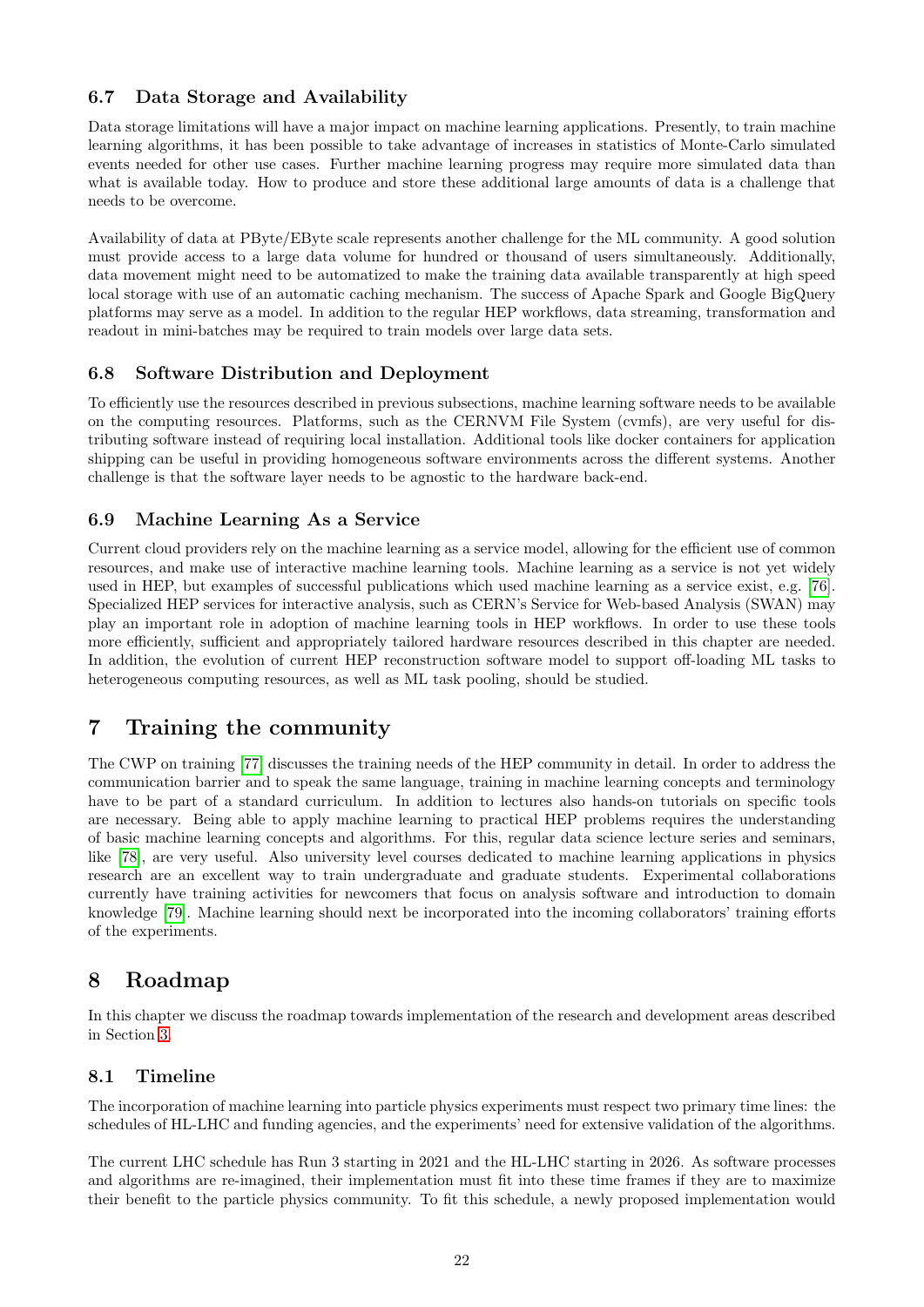need to have a demonstration in 2018 to prove viability. Two years later, in 2020, the proposed idea needs to attain a level of maturity to be included in the HL-LHC Technical Design Report. The project should then be further refined towards a large scale test around the middle of Run 3, about 2022. Run 3 is scheduled to end in late 2023, after which point the project must then be adapted to the HL-LHC software and physics analysis environment as it will be required by the experiment.

# <span id="page-22-0"></span>8.2 Steps to Deployment

The path of taking a machine learning idea from conception to community-wide acceptance and deployment will entail several stages, as appropriate. There are ample opportunities to make the process more efficient.

- 1. Problem formulation and data set preparation: Problem formulation is the first step in building a machine learning algorithm. The inputs and desired output need to be established. The training and validation data sets must be identified and simulated. In many cases, these data sets are large, and resources must be identified to possibly create and store the data. In most cases, the data needs to be processed into a form suitable for input into the algorithm. As discussed in Section [4.4,](#page-13-2) common benchmark samples will later on facilitate the comparison of different approaches.
- 2. Feasibility and demonstration: Given a dataset, appropriate machine learning algorithms need to be investigated and evaluated for their suitability to solve the problem.
- 3. First application: An application of the solution to one or a few specific physics analysis examples where the ML technique significantly improves the result. The incorporation of the technique into the computing work-flow will likely be very specific to the application and require significant manual intervention.
- 4. Scaling and optimization: Evolving from a demonstration to a general solution requires the use of realistic data sets with full detector simulation. Furthermore, the solution will also require optimization to achieve nominal physics and computing performance. This stage will likely require significant computing resources to scale solutions to the full detector and data sets.
- 5. Integration and Validation: The solution needs to be incorporated into the experimental software and work-flow and must be validated.

As an example, an effort has recently started to build generative models that can significantly accelerate the simulation of particle showers in calorimeters. These early efforts are based on simplified data sets specifically created for this problem, without the complications of realistic data and limited to a small calorimeter sections. The first papers [\[8\]](#page-24-5) use generative adversarial networks to generate calorimetric data which are reasonably faithful but still require tuning. The next step involves exploration of neural network architectures and systematic hyper-parameter scans to achieve the required performance.

The process of employing the new technique in a publication will elicit scrutiny by the full experiment, effectively validating the technique. Once the technique is accepted, it can be generalized beyond this first application and then incorporated into the experiment's software for use by others. Finally, as the technique is applied to an increasing number of physics analyses, the technique will be incorporated into the experiment's production work-flows.

# <span id="page-22-1"></span>9 Conclusions

Machine learning algorithms are already state of the art in many areas of particle physics and will likely be called on to take on a greater role in solving upcoming data analysis and event reconstruction challenges. In this document we have outlined the promising areas of research and development applications of machine learning in particle physics and focused on addressing the most important science drivers. We identified the need for greater collaboration with external communities in machine learning and a need to train the particle physics community in machine learning. We also identified how these prerequisites for successful incorporation of machine learning applications into high-energy physics can be met and provided an example roadmap for the implementation of machine learning applications into the workflows of particle physics experiments.

# <span id="page-22-2"></span>10 Acknowledgements

Vladimir Vava Gligorov acknowledges funding from the European Research Council (ERC) under the European Union's Horizon 2020 research and innovation programme under grant agreement No 724777 "RECEPT". Omar Zapata is supported by Sostenibilidad-UdeA and COLCIENCIAS through the grant No 111577657253.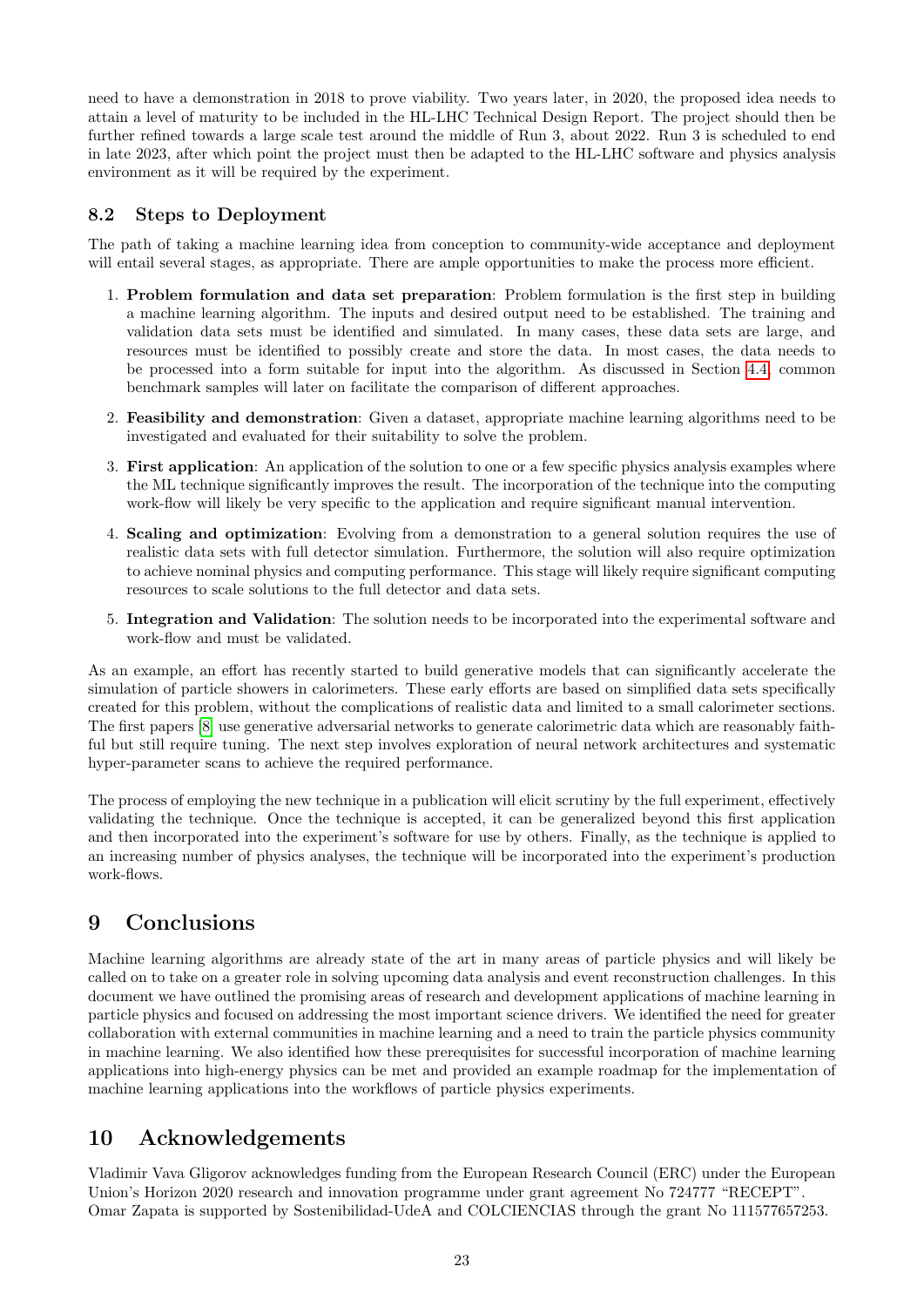# <span id="page-23-0"></span>A Appendix

#### <span id="page-23-1"></span>A.1 Matrix Element Methods

The ME method is based on ab initio calculations of the probability density function  $\mathcal P$  of an event with observed final-state particle momenta **x** to be due to a physics process  $\xi$  with theory parameters  $\alpha$ . One can compute  $\mathcal{P}_{\epsilon}(\mathbf{x}|\alpha)$  by means of the factorization theorem from the corresponding partonic cross-sections of the hard-scattering process involving parton momenta y and is given by

<span id="page-23-2"></span>
$$
\mathcal{P}_{\xi}(\mathbf{x}|\alpha) = \frac{1}{\sigma_{\xi}^{\text{fiducial}}(\alpha)} \int d\Phi(\mathbf{y}_{\text{final}}) dx_1 dx_2 \frac{f(x_1)f(x_2)}{2sx_1x_2} |\mathcal{M}_{\xi}(\mathbf{y}|\alpha)|^2 \delta^4(\mathbf{y}_{\text{initial}} - \mathbf{y}_{\text{final}}) W(\mathbf{x}, \mathbf{y})
$$
(5)

where and  $x_i$  and **y**<sub>initial</sub> are related by  $y_{initial,i} \equiv \frac{\sqrt{s}}{2}$ where and  $x_i$  and  $\mathbf{y}_{initial}$  are related by  $y_{initial,i} \equiv \frac{\sqrt{s}}{2}(x_i, 0, 0, \pm x_i)$ ,  $f(x_i)$  are the parton distribution functions,  $\sqrt{s}$  is the collider center-of-mass energy,  $\sigma_{\xi}^{\text{fiducial}}(\alpha)$  is the total cross section for the detector acceptance,  $d\Phi(\mathbf{y})$  is the phase space density factor,  $\mathcal{M}_{\xi}(\mathbf{y}|\alpha)$  is the matrix element (typically at leading-order (LO)), and  $W(\mathbf{x}, \mathbf{y})$  is the probability density (aka "transfer function") that a selected event y ends up as a measured event x. One can use calculations of Eq. [5](#page-23-2) in a number of ways (e.g. likelihood functions) to search for new phenomena at particle colliders.

As stated in Sect. [3.5,](#page-8-1) the ME method has three notable features: it (1) does not require training data being an ab initio calculation of event probabilities, (2) incorporates all available kinematic information of a hypothesized process, including all correlations, and (3) has a clear physical meaning in terms of the transition probabilities within the framework of quantum field theory.

In reference to point (1), the matrix element  $\mathcal{M}_{\xi}(\mathbf{y}|\alpha)$  in the method involves all partons in the  $n \to m$  process, so when the 4-momentum of particles are not completely measured experimentally (e.g. neutrinos), one must integrate over the missing information which increases the dimensionality of the integration. In reference to point (2), a clever technique to re-map the phase space in order to reduce the sharpness of integrate in that space in an automated way (MADWEIGHT [\[37\]](#page-25-6)) is often used in conjunction with a matrix element calculation package (MADGRAPH aMCNLO [\[80\]](#page-27-5)). In practice, evaluation of definite integrals by the ME approach invokes techniques such as importance sampling (see VEGAS [\[42,](#page-25-11) [43\]](#page-25-12) and FOAM [\[44\]](#page-25-13)) or recursive stratified sampling (see MISER [\[81\]](#page-27-6)) Monte Carlo integration. Acceleration of some of these techniques on modern computing architectures has been achieved, for example concurrent phase space sampling in VEGAS on GPUs.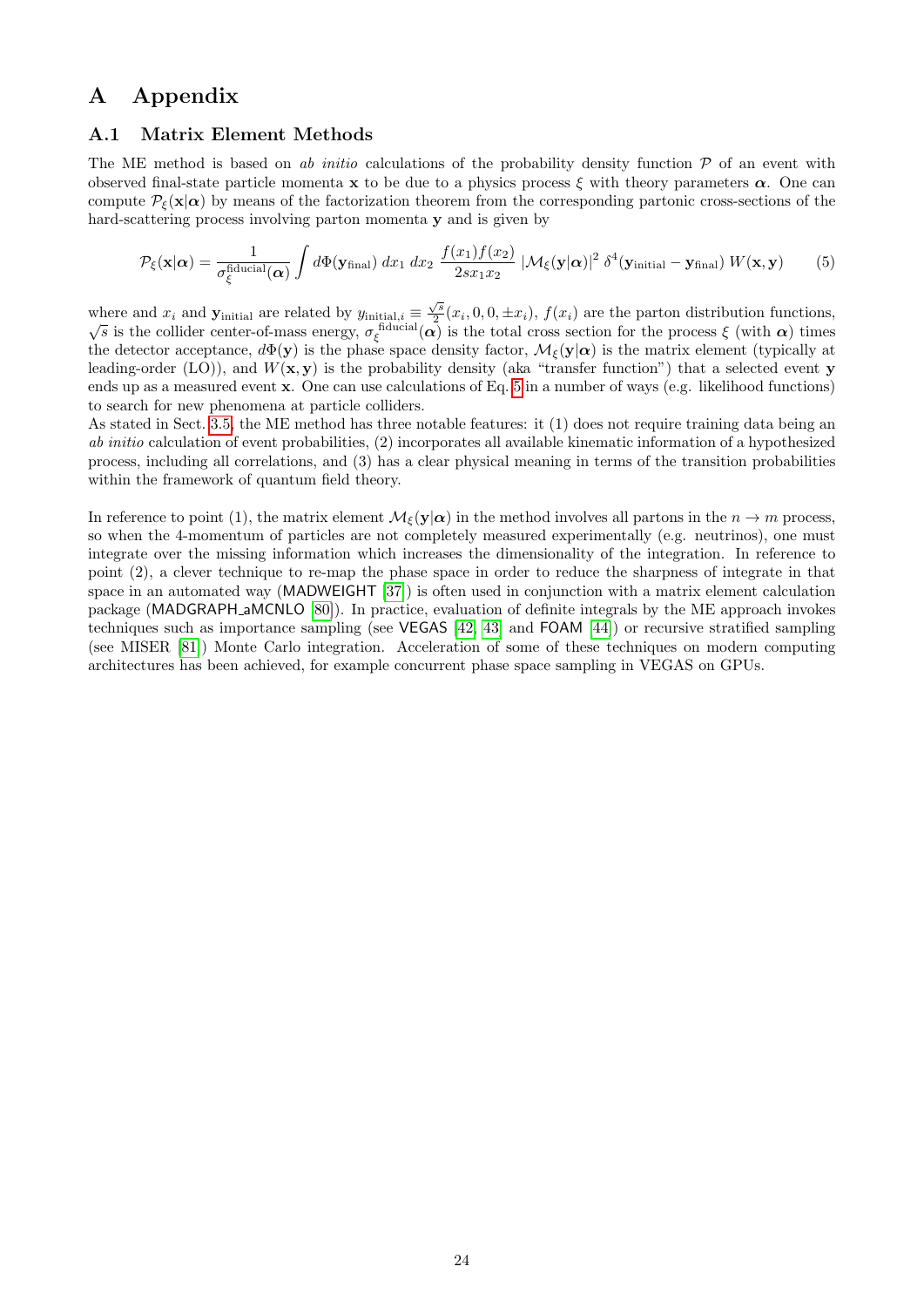# References

- <span id="page-24-0"></span>[1] A. A. Alves Jr et al. "A Roadmap for HEP Software and Computing R&D for the 2020s" (2017). arXiv: [1712.06982 \[physics.comp-ph\]](http://arxiv.org/abs/1712.06982).
- <span id="page-24-1"></span>[2] DS@HEP. 2017. URL: <https://indico.fnal.gov/conferenceDisplay.py?confId=13497>.
- [3] IML Machine Learning Workshop. 2017. URL: <https://indico.cern.ch/event/595059/>.
- [4] 18th International Workshop on Advanced Computing and Analysis Techniques in Physics Research. 2017. url: <https://indico.cern.ch/event/567550/>.
- <span id="page-24-2"></span>[5] HEP Software Foundation Workshop. 2017. URL: <https://indico.cern.ch/event/613093>.
- <span id="page-24-3"></span>[6] S. Agostinelli et al. "GEANT4: A Simulation toolkit." Nucl. Instrum. Meth. A506 (2003), pp. 250–303. DOI: [10.1016/S0168-9002\(03\)01368-8](http://dx.doi.org/10.1016/S0168-9002(03)01368-8).
- <span id="page-24-4"></span>[7] J. Apostolakis et al. "HEP Software Foundation Community White Paper Working Group - Detector Simulation" (2018). Ed. by V. Elvira and J. Harvey. arXiv: [1803.04165 \[physics.comp-ph\]](http://arxiv.org/abs/1803.04165).
- <span id="page-24-5"></span>[8] M. Paganini, L. de Oliveira, and B. Nachman. "CaloGAN: Simulating 3D High Energy Particle Showers in Multi-Layer Electromagnetic Calorimeters with Generative Adversarial Networks" (2017). arXiv: [1705.](http://arxiv.org/abs/1705.02355) [02355 \[hep-ex\]](http://arxiv.org/abs/1705.02355).
- <span id="page-24-6"></span>[9] P. Ilten, M. Williams, and Y. Yang. "Event generator tuning using Bayesian optimization." JINST 12.04 (2017), P04028. doi: [10.1088/1748-0221/12/04/P04028](http://dx.doi.org/10.1088/1748-0221/12/04/P04028). arXiv: [1610.08328 \[physics.data-an\]](http://arxiv.org/abs/1610.08328).
- <span id="page-24-7"></span>[10] S. Benson et al. "The LHCb Turbo Stream." Journal of Physics: Conference Series 664.8 (2015), p. 082004. url: <http://stacks.iop.org/1742-6596/664/i=8/a=082004>.
- <span id="page-24-8"></span>[11] J. Albrecht et al. "HEP Community White Paper on Software trigger and event reconstruction" (2018). Ed. by V. V. Gligorov and D. Lange. arXiv: [1802.08638 \[physics.comp-ph\]](http://arxiv.org/abs/1802.08638).
- <span id="page-24-9"></span>[12] V. V. Gligorov and M. Williams. "Efficient, reliable and fast high-level triggering using a bonsai boosted decision tree." JINST 8 (2013), P02013. poi: 10.1088/1748-0221/8/02/P02013. arXiv: [1210.6861](http://arxiv.org/abs/1210.6861) [\[physics.ins-det\]](http://arxiv.org/abs/1210.6861).
- <span id="page-24-10"></span>[13] D. Derkach et al. "Machine-Learning-based global particle-identification algorithms at the LHCb experiment." Proceedings, 18th International Workshop on Advanced Computing and Analysis Techniques in Physics Research (ACAT 2017): Seattle, United States of America, August 21-25, 2017. URL: [https :](https://indico.cern.ch/event/567550/contributions/2629676/) [//indico.cern.ch/event/567550/contributions/2629676/](https://indico.cern.ch/event/567550/contributions/2629676/).
- <span id="page-24-11"></span>[14] M. Andrews et al. "End-to-End Physics Event Classification with the CMS Open Data: Applying Imagebased Deep Learning on Detector Data to Directly Classify Collision Events at the LHC" (2018). arXiv: [1807.11916 \[hep-ex\]](http://arxiv.org/abs/1807.11916).
- <span id="page-24-12"></span>[15] M. Andrews et al. "End-to-End Jet Classification of Quarks and Gluons with the CMS Open Data" (2019). arXiv: [1902.08276 \[hep-ex\]](http://arxiv.org/abs/1902.08276).
- <span id="page-24-13"></span>[16] K. Kondo. "Dynamical Likelihood Method for Reconstruction of Events With Missing Momentum. 1: Method and Toy Models." J. Phys. Soc. Jap. 57 (1988), pp. 4126-4140. DOI: [10.1143/JPSJ.57.4126](http://dx.doi.org/10.1143/JPSJ.57.4126).
- [17] F. Fiedler et al. "The Matrix Element Method and its Application in Measurements of the Top Quark Mass." Nucl. Instrum. Meth. A624 (2010), pp. 203-218. DOI: [10.1016/j.nima.2010.09.024](http://dx.doi.org/10.1016/j.nima.2010.09.024). arXiv: [1003.1316 \[hep-ex\]](http://arxiv.org/abs/1003.1316).
- [18] I. Volobouev. "Matrix Element Method in HEP: Transfer Functions, Efficiencies, and Likelihood Normal-ization." ArXiv e-prints (Jan. 2011). arXiv: [1101.2259 \[physics.data-an\]](http://arxiv.org/abs/1101.2259).
- <span id="page-24-14"></span>[19] F. Elahi and A. Martin. "Using the modified matrix element method to constrain  $L_{\mu} - L_{\tau}$  interactions." Phys. Rev. D96.1 (2017), p. 015021. DOI: [10.1103/PhysRevD.96.015021](http://dx.doi.org/10.1103/PhysRevD.96.015021). arXiv: [1705.02563 \[hep-ph\]](http://arxiv.org/abs/1705.02563).
- <span id="page-24-15"></span>[20] V. M. Abazov et al. "A precision measurement of the mass of the top quark." Nature 429 (2004), pp. 638– 642. DOI: [10.1038/nature02589](http://dx.doi.org/10.1038/nature02589). arXiv: [hep-ex/0406031 \[hep-ex\]](http://arxiv.org/abs/hep-ex/0406031).
- [21] A. Abulencia et al. "Precision measurement of the top quark mass from dilepton events at CDF II." Phys. Rev. D75 (2007), p. 031105. doi: [10.1103/PhysRevD.75.031105](http://dx.doi.org/10.1103/PhysRevD.75.031105). arXiv: [hep-ex/0612060 \[hep-ex\]](http://arxiv.org/abs/hep-ex/0612060).
- [22] T. Aaltonen et al. "First Measurement of ZZ Production in panti-p Collisions at  $\sqrt{s} = 1.96$ -TeV." Phys. Rev. Lett. 100 (2008), p. 201801. DOI: [10.1103/PhysRevLett.100.201801](http://dx.doi.org/10.1103/PhysRevLett.100.201801). arXiv: [0801.4806 \[hep-ex\]](http://arxiv.org/abs/0801.4806).
- [23] T. Aaltonen et al. "Inclusive Search for Standard Model Higgs Boson Production in the WW Decay Channel using the CDF II Detector." Phys. Rev. Lett. 104 (2010), p. 061803. DOI: [10.1103/PhysRevLett.](http://dx.doi.org/10.1103/PhysRevLett.104.061803) [104.061803](http://dx.doi.org/10.1103/PhysRevLett.104.061803). arXiv: [1001.4468 \[hep-ex\]](http://arxiv.org/abs/1001.4468).
- [24] V. M. Abazov et al. "Observation of Single Top Quark Production." Phys. Rev. Lett. 103 (2009), p. 092001. doi: [10.1103/PhysRevLett.103.092001](http://dx.doi.org/10.1103/PhysRevLett.103.092001). arXiv: [0903.0850 \[hep-ex\]](http://arxiv.org/abs/0903.0850).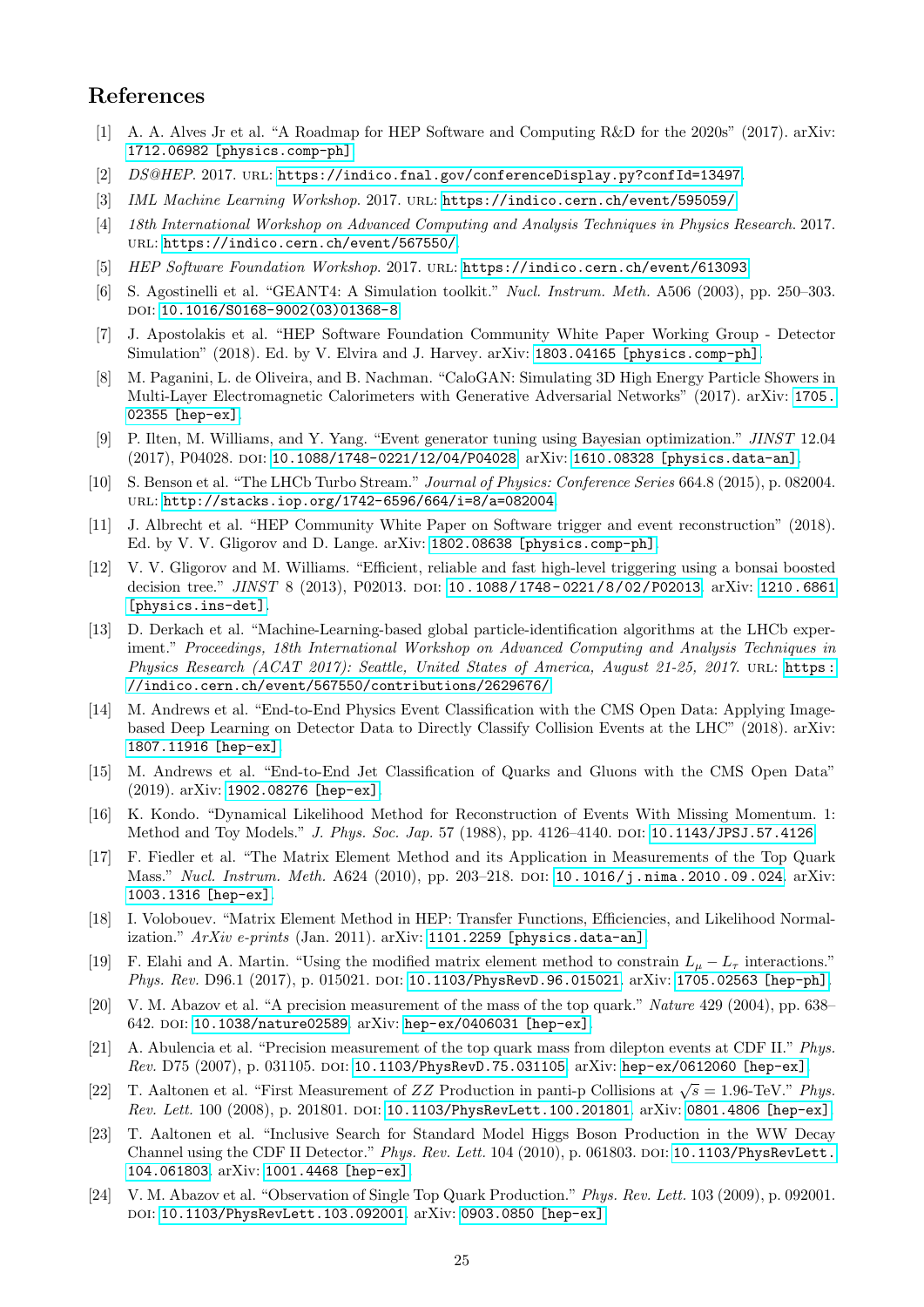- <span id="page-25-0"></span>[25] T. Aaltonen et al. "First Observation of Electroweak Single Top Quark Production." Phys. Rev. Lett. 103 (2009), p. 092002. DOI: [10.1103/PhysRevLett.103.092002](http://dx.doi.org/10.1103/PhysRevLett.103.092002). arXiv: [0903.0885 \[hep-ex\]](http://arxiv.org/abs/0903.0885).
- <span id="page-25-1"></span>[26] S. Chatrchyan et al. "Observation of a new boson at a mass of 125 GeV with the CMS experiment at the LHC." Phys. Lett. B716 (2012), pp. 30-61. DOI: [10.1016/j.physletb.2012.08.021](http://dx.doi.org/10.1016/j.physletb.2012.08.021). arXiv: [1207.7235](http://arxiv.org/abs/1207.7235) [\[hep-ex\]](http://arxiv.org/abs/1207.7235).
- [27] S. Chatrchyan et al. "Measurement of the properties of a Higgs boson in the four-lepton final state." Phys. Rev. D89.9 (2014), p. 092007. doi: [10.1103/PhysRevD.89.092007](http://dx.doi.org/10.1103/PhysRevD.89.092007). arXiv: [1312.5353 \[hep-ex\]](http://arxiv.org/abs/1312.5353).
- [28] G. Aad et al. "Measurements of Higgs boson production and couplings in the four-lepton channel in pp collisions at center-of-mass energies of 7 and 8 TeV with the ATLAS detector." Phys. Rev. D91.1 (2015), p. 012006. doi: [10.1103/PhysRevD.91.012006](http://dx.doi.org/10.1103/PhysRevD.91.012006). arXiv: [1408.5191 \[hep-ex\]](http://arxiv.org/abs/1408.5191).
- [29] V. Khachatryan et al. "Measurement of spin correlations in  $t\bar{t}$  production using the matrix element method v. Knachatryan et al. Measurement of spin correlations in the production using the matrix element method in the muon+jets final state in pp collisions at  $\sqrt{s} = 8$  TeV." *Phys. Lett.* B758 (2016), pp. 321–346. DOI: [10.1016/j.physletb.2016.05.005](http://dx.doi.org/10.1016/j.physletb.2016.05.005). arXiv: [1511.06170 \[hep-ex\]](http://arxiv.org/abs/1511.06170).
- [30] V. Khachatryan et al. "Search for a Standard Model Higgs Boson Produced in Association with a Top-Quark Pair and Decaying to Bottom Quarks Using a Matrix Element Method." Eur. Phys. J. C75.6 (2015), p. 251. DOI: [10.1140/epjc/s10052-015-3454-1](http://dx.doi.org/10.1140/epjc/s10052-015-3454-1). arXiv: [1502.02485 \[hep-ex\]](http://arxiv.org/abs/1502.02485).
- [31] G. Aad et al. "Search for the Standard Model Higgs boson produced in association with top quarks and G. Aad et al. Search for the Standard model ringes boson produced in association with top quarks and decaying into  $b\bar{b}$  in pp collisions at  $\sqrt{s} = 8$  TeV with the ATLAS detector." *Eur. Phys. J.* C75.7 (2015), p. 349. doi: [10.1140/epjc/s10052-015-3543-1](http://dx.doi.org/10.1140/epjc/s10052-015-3543-1). arXiv: [1503.05066 \[hep-ex\]](http://arxiv.org/abs/1503.05066).
- <span id="page-25-2"></span>[32] G. Aad et al. "Evidence for single top-quark production in the s-channel in proton-proton collisions at √  $\sqrt{s}$  =8 TeV with the ATLAS detector using the Matrix Element Method." Phys. Lett. B756 (2016), pp. 228–246. doi: [10.1016/j.physletb.2016.03.017](http://dx.doi.org/10.1016/j.physletb.2016.03.017). arXiv: [1511.05980 \[hep-ex\]](http://arxiv.org/abs/1511.05980).
- <span id="page-25-3"></span>[33] J. Alwall, A. Freitas, and O. Mattelaer. "The Matrix Element Method and QCD Radiation." Phys. Rev. D83 (2011), p. 074010. DOI: [10.1103/PhysRevD.83.074010](http://dx.doi.org/10.1103/PhysRevD.83.074010). arXiv: [1010.2263 \[hep-ph\]](http://arxiv.org/abs/1010.2263).
- <span id="page-25-4"></span>[34] Z. Zhe-Zhao, W. Yao-Nan, and W. Hui. "Numerical integration based on a neural network algorithm." 8 (Aug. 2006), pp. 42–48.
- [35] L. y. Xu and L. j. Li. "The New Numerical Integration Algorithm Based on Neural Network." Third International Conference on Natural Computation (ICNC 2007). Vol. 1. Aug. 2007, pp. 325–328. DOI: [10.1109/ICNC.2007.730](http://dx.doi.org/10.1109/ICNC.2007.730).
- <span id="page-25-5"></span>[36] L. Yan, J. Di, and K. Wang. "Spline Basis Neural Network Algorithm for Numerical Integration." International Journal of Mathematical, Computational, Physical, Electrical and Computer Engineering 7.3 (2013), pp. 458–461. issn: PISSN:2010-376X, EISSN:2010-3778. url: <http://waset.org/Publications?p=75>.
- <span id="page-25-6"></span>[37] P. Artoisenet et al. "Automation of the matrix element reweighting method." JHEP 12 (2010), p. 068. doi: [10.1007/JHEP12\(2010\)068](http://dx.doi.org/10.1007/JHEP12(2010)068). arXiv: [1007.3300 \[hep-ph\]](http://arxiv.org/abs/1007.3300).
- <span id="page-25-7"></span>[38] J. Friedman, T. Hastie, and R. Tibshirani. "Additive logistic regression: a statistical view of boosting (With discussion and a rejoinder by the authors)." Ann. Statist.  $28.2$  (Apr. 2000), pp. 337–407. DOI: [10.1214/aos/1016218223](http://dx.doi.org/10.1214/aos/1016218223).
- <span id="page-25-8"></span>[39] J. H. Friedman. "Greedy function approximation: A gradient boosting machine." Ann. Statist. 29.5 (Oct. 2001), pp. 1189-1232. DOI: [10.1214/aos/1013203451](http://dx.doi.org/10.1214/aos/1013203451).
- <span id="page-25-9"></span>[40] I. J. Goodfellow et al. "Generative Adversarial Networks." ArXiv e-prints (June 2014). arXiv: [1406.2661](http://arxiv.org/abs/1406.2661) [\[stat.ML\]](http://arxiv.org/abs/1406.2661).
- <span id="page-25-10"></span>[41] J. Bendavid. "Efficient Monte Carlo Integration Using Boosted Decision Trees and Generative Deep Neural Networks" (2017). arXiv: [1707.00028 \[hep-ph\]](http://arxiv.org/abs/1707.00028).
- <span id="page-25-11"></span>[42] G. P. Lepage. "A new algorithm for adaptive multidimensional integration." Journal of Computational Physics 27.2 (1978), pp. 192-203. ISSN: 0021-9991. DOI: [http://dx.doi.org/10.1016/0021-9991\(78\)](http://dx.doi.org/http://dx.doi.org/10.1016/0021-9991(78)90004-9) [90004-9](http://dx.doi.org/http://dx.doi.org/10.1016/0021-9991(78)90004-9). url: <http://www.sciencedirect.com/science/article/pii/0021999178900049>.
- <span id="page-25-12"></span>[43] T. Ohl. "Vegas revisited: Adaptive Monte Carlo integration beyond factorization." Comput. Phys. Com-mun. 120 (1999), pp. 13-19. DOI: [10.1016/S0010-4655\(99\)00209-X](http://dx.doi.org/10.1016/S0010-4655(99)00209-X). arXiv: [hep-ph/9806432 \[hep-ph\]](http://arxiv.org/abs/hep-ph/9806432).
- <span id="page-25-13"></span>[44] S. Jadach. "Foam: A general-purpose cellular Monte Carlo event generator." Computer Physics Communications 152.1 (2003), pp. 55–100. issn: 0010-4655. doi: [http://dx.doi.org/10.1016/S0010-](http://dx.doi.org/http://dx.doi.org/10.1016/S0010-4655(02)00755-5) [4655\(02\)00755-5](http://dx.doi.org/http://dx.doi.org/10.1016/S0010-4655(02)00755-5). url: <http://www.sciencedirect.com/science/article/pii/S0010465502007555>.
- <span id="page-25-14"></span>[45] S. Brochet et al. "MoMEMta, a modular toolkit for the Matrix Element Method at the LHC." Eur. Phys. J. C79.2 (2019), p. 126. DOI: [10.1140/epjc/s10052-019-6635-5](http://dx.doi.org/10.1140/epjc/s10052-019-6635-5). arXiv: [1805.08555 \[hep-ph\]](http://arxiv.org/abs/1805.08555).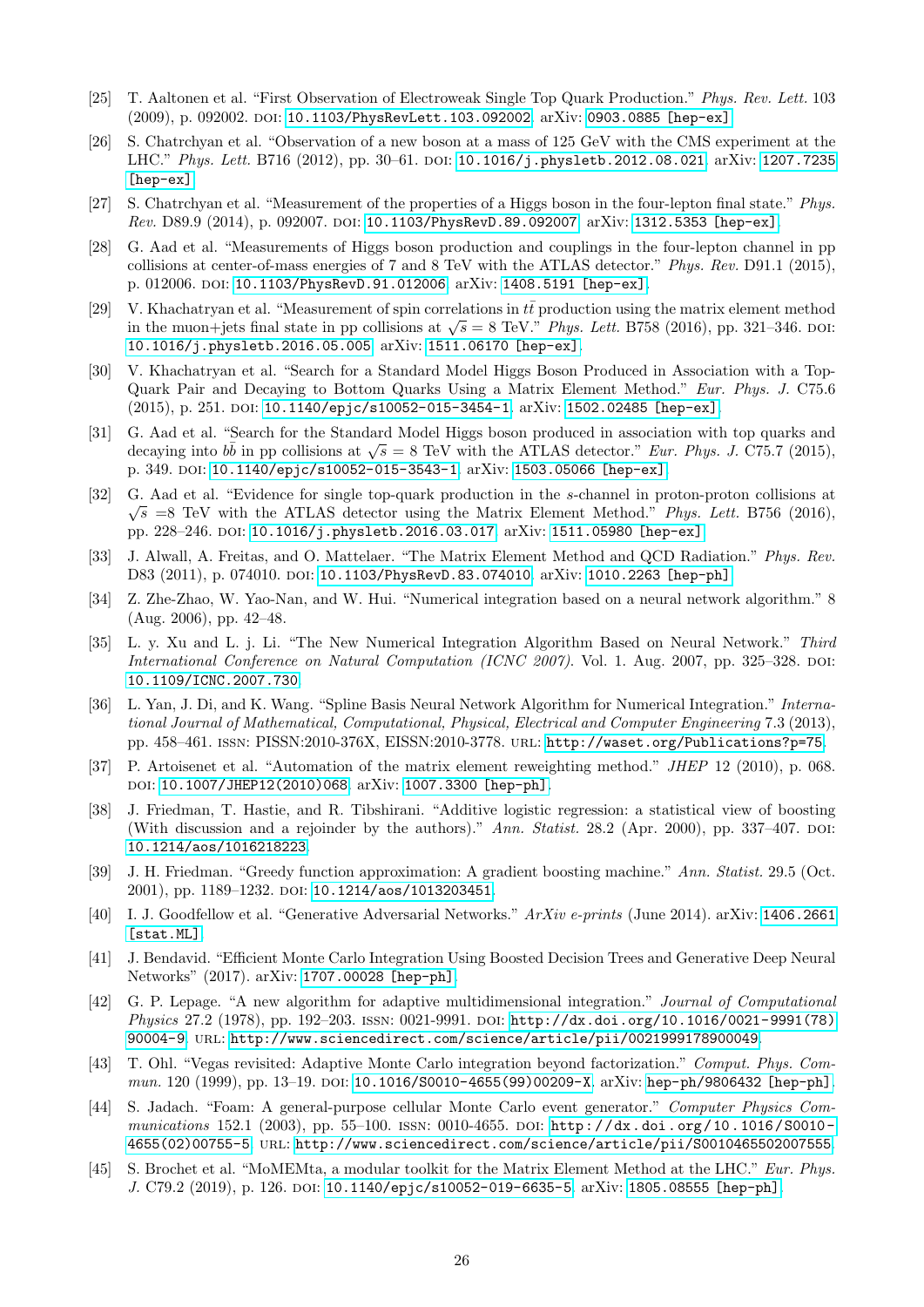- <span id="page-26-0"></span>[46] R. D. Ball et al. "Parton distributions for the LHC Run II." JHEP 04 (2015), p. 040. DOI: [10.1007/](http://dx.doi.org/10.1007/JHEP04(2015)040) [JHEP04\(2015\)040](http://dx.doi.org/10.1007/JHEP04(2015)040). arXiv: [1410.8849 \[hep-ph\]](http://arxiv.org/abs/1410.8849).
- <span id="page-26-1"></span>[47] Y. Gal and Z. Ghahramani. "Dropout as a Bayesian Approximation: Representing Model Uncertainty in Deep Learning." arXiv e-prints, arXiv:1506.02142 (June 2015), arXiv:1506.02142. arXiv: [1506.02142](http://arxiv.org/abs/1506.02142) [\[stat.ML\]](http://arxiv.org/abs/1506.02142).
- <span id="page-26-2"></span>[48] V. Bertone, S. Carrazza, and N. P. Hartland. "APFELgrid: a high performance tool for parton density determinations." Comput. Phys. Commun. 212 (2017), pp. 205-209. DOI: [10.1016/j.cpc.2016.10.006](http://dx.doi.org/10.1016/j.cpc.2016.10.006). arXiv: [1605.02070 \[hep-ph\]](http://arxiv.org/abs/1605.02070).
- <span id="page-26-3"></span>[49] D. Tran et al. "Deep Probabilistic Programming." arXiv e-prints, arXiv:1701.03757 (Jan. 2017), arXiv:1701.03757. arXiv: [1701.03757 \[stat.ML\]](http://arxiv.org/abs/1701.03757).
- <span id="page-26-4"></span>[50] T. Likhomanenko, D. Derkach, and A. Rogozhnikov. "Inclusive Flavour Tagging Algorithm." J. Phys. Conf. Ser. 762.1 (2016), p. 012045. DOI: [10 . 1088 / 1742 - 6596 / 762 / 1 / 012045](http://dx.doi.org/10.1088/1742-6596/762/1/012045). arXiv: [1705 . 08707](http://arxiv.org/abs/1705.08707) [\[hep-ex\]](http://arxiv.org/abs/1705.08707).
- <span id="page-26-5"></span>[51] darkmachines. URL: <http://www.darkmachines.org>.
- <span id="page-26-6"></span>[52] ALEPH Workshop @ NIPS 2015 – Applying (machine) Learning to Experimental Physics (ALEPH) and «Flavours of Physics» challenge. Neural Information Processing Systems (NIPS). 2015. URL: [http:](http://yandexdataschool.github.io/aleph2015/) [//yandexdataschool.github.io/aleph2015/](http://yandexdataschool.github.io/aleph2015/).
- <span id="page-26-7"></span>[53] Heavy Flavour Data Mining Workshop. Zurich, 2016. url: <https://indico.cern.ch/event/433556/>.
- <span id="page-26-8"></span>[54] Data Science @ LHC 2015 Workshop. 2015. url: <https://indico.cern.ch/event/395374/>.
- <span id="page-26-9"></span>[55] DS@HEP at the Simons Foundation. 2016. URL: [https://indico.hep.caltech.edu/indico/conferenceD](https://indico.hep.caltech.edu/indico/conferenceDisplay.py?confId=102)isplay. [py?confId=102](https://indico.hep.caltech.edu/indico/conferenceDisplay.py?confId=102).
- <span id="page-26-10"></span>[56] CERN Open Data Portal. URL: <https://opendata.cern.ch>.
- <span id="page-26-11"></span>[57] D. H. Guest et al. lwtnn/lwtnn: Version 2.7.1. DOI: [10.5281/zenodo.1403888](http://dx.doi.org/10.5281/zenodo.1403888). URL: [https://doi.org/](https://doi.org/10.5281/zenodo.1403888) [10.5281/zenodo.1403888](https://doi.org/10.5281/zenodo.1403888).
- <span id="page-26-12"></span>[58] I. Foster. Designing and Building Parallel Programs. Section 1.4.4. Addison-Wesley, 1995. isbn: 9780201575941.
- <span id="page-26-13"></span>[59] E. Tejedor Saavedra. "Facilitating collaborative analysis in SWAN." 23rd International Conference on Computing in High Energy and Nuclear Physics. 2018. url: [https://indico.cern.ch/event/587955/](https://indico.cern.ch/event/587955/contributions/2935943/) [contributions/2935943/](https://indico.cern.ch/event/587955/contributions/2935943/).
- <span id="page-26-14"></span>[60] A. Hoecker et al. "TMVA: Toolkit for Multivariate Data Analysis." PoS ACAT (2007), p. 040. arXiv: [physics/0703039](http://arxiv.org/abs/physics/0703039).
- <span id="page-26-15"></span>[61] M. Feindt. "A Neural Bayesian Estimator for Conditional Probability Densities" (2004). arXiv: [physics/](http://arxiv.org/abs/physics/0402093) [0402093](http://arxiv.org/abs/physics/0402093).
- <span id="page-26-16"></span>[62] M. Feindt and U. Kerzel. "The NeuroBayes neural network package." Nucl.Instrum.Meth. A559 (2006), pp. 190-194. DOI: [10.1016/j.nima.2005.11.166](http://dx.doi.org/10.1016/j.nima.2005.11.166).
- <span id="page-26-17"></span>[63] A. Rogozhnikov. hep ml python package. url: [https://github.com/arogozhnikov/hep\\_ml](https://github.com/arogozhnikov/hep_ml).
- <span id="page-26-18"></span>[64] P. Seyfert. pseyfert/tmva-branch-adder: Version 0.5.0. DOI: [10.5281/zenodo.1149690](http://dx.doi.org/10.5281/zenodo.1149690). URL: [https:](https://doi.org/10.5281/zenodo.1149690) [//doi.org/10.5281/zenodo.1149690](https://doi.org/10.5281/zenodo.1149690).
- <span id="page-26-19"></span>[65] N. Dawe et al.  $scikit$ -hep/root\_numpy:  $4.7.3$ . DOI: [10.5281/zenodo.842249](http://dx.doi.org/10.5281/zenodo.842249). URL: [https://doi.org/](https://doi.org/10.5281/zenodo.842249) [10.5281/zenodo.842249](https://doi.org/10.5281/zenodo.842249).
- <span id="page-26-20"></span>[66] W. Verkerke and D. Kirkby. "The RooFit toolkit for data modeling" (2003). arXiv: [physics/0306116](http://arxiv.org/abs/physics/0306116).
- [67] L. Moneta et al. "The RooStats Project." PoS ACAT2010 (2010), p. 057. doi: [10.22323/1.093.0057](http://dx.doi.org/10.22323/1.093.0057). arXiv: [1009.1003 \[physics.data-an\]](http://arxiv.org/abs/1009.1003).
- <span id="page-26-21"></span>[68] K. Cranmer et al. "HistFactory: A tool for creating statistical models for use with RooFit and RooStats" (2012).
- <span id="page-26-22"></span>[69] PyROOT. URL: <https://root.cern.ch/pyroot>.
- <span id="page-26-23"></span>[70] I. Babuschkin et al. scikit-hep/root\_pandas: 0.3.2. DOI: 10.5281/zenodo.1188928. URL: [https :](https://doi.org/10.5281/zenodo.1188928) [//doi.org/10.5281/zenodo.1188928](https://doi.org/10.5281/zenodo.1188928).
- <span id="page-26-24"></span>[71] J. Pivarski et al.  $scikit$ -hep/uproot: 2.8.17. DOI: [10.5281/zenodo.1219218](http://dx.doi.org/10.5281/zenodo.1219218). URL: [https://doi.org/](https://doi.org/10.5281/zenodo.1219218) [10.5281/zenodo.1219218](https://doi.org/10.5281/zenodo.1219218).
- <span id="page-26-25"></span>[72] c $\ell$ numpy. URL: <https://github.com/diana-hep/c2numpy>.
- <span id="page-26-26"></span>[73]  $root4j$ . URL: <https://github.com/diana-hep/root4j>.
- <span id="page-26-27"></span>[74] root2hdf5. URL: <http://www.rootpy.org/commands/root2hdf5.html>.